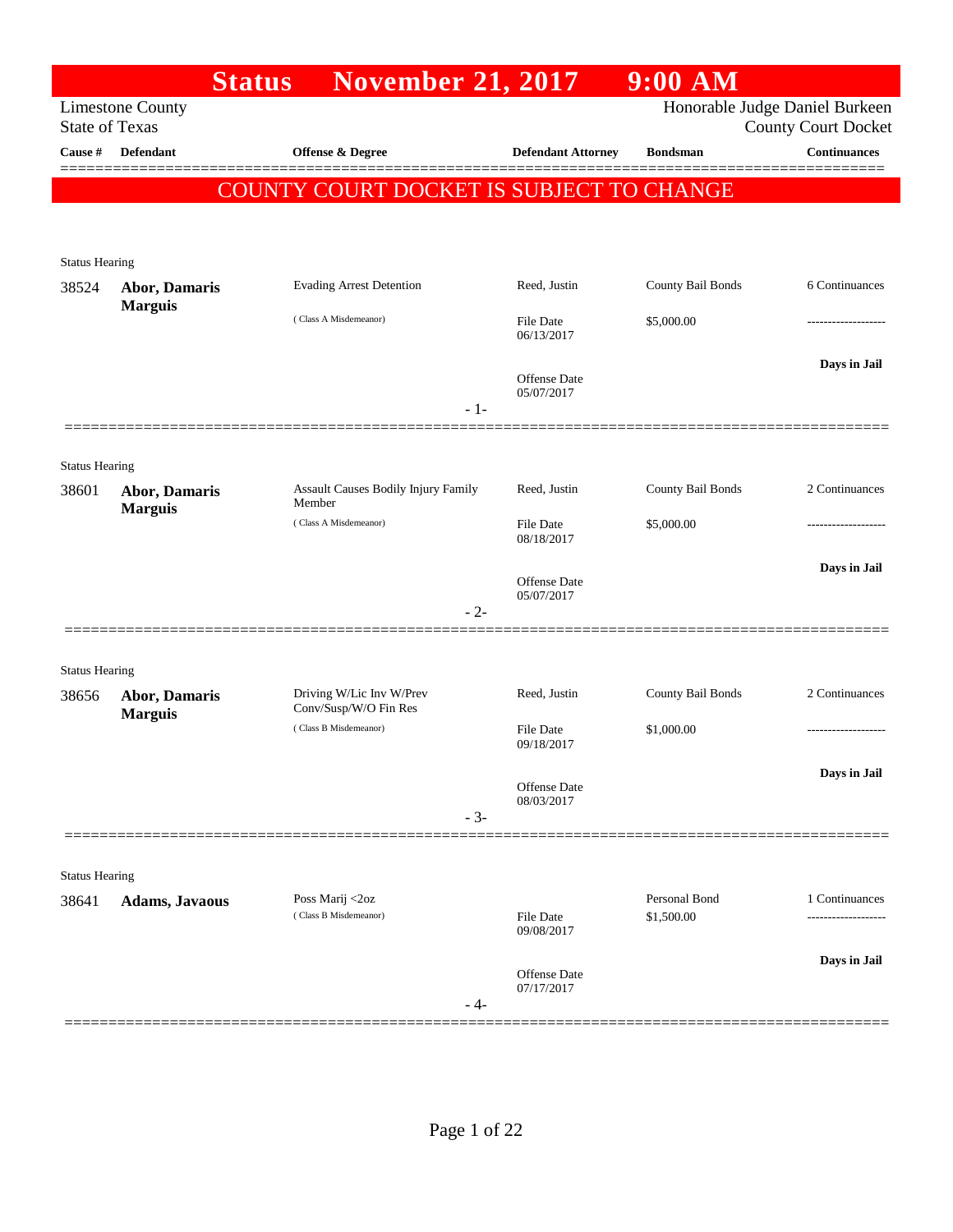|                                | <b>Status</b>                | <b>November 21, 2017</b>                                      |                                                 | $9:00$ AM                                  |                            |
|--------------------------------|------------------------------|---------------------------------------------------------------|-------------------------------------------------|--------------------------------------------|----------------------------|
| <b>State of Texas</b>          | <b>Limestone County</b>      |                                                               |                                                 | Honorable Judge Daniel Burkeen             | <b>County Court Docket</b> |
| Cause #                        | <b>Defendant</b>             | <b>Offense &amp; Degree</b>                                   | <b>Defendant Attorney</b>                       | <b>Bondsman</b>                            | <b>Continuances</b>        |
|                                |                              | COUNTY COURT DOCKET IS SUBJECT TO CHANGE                      |                                                 |                                            |                            |
| <b>Review Hearing</b>          |                              |                                                               |                                                 |                                            |                            |
| 38353                          | Alvarado, Sharon<br>Renee    | Theft Prop $>= $100 < $750$                                   | Reed, Justin                                    | Terry Chapman/Chapman<br><b>Bail Bonds</b> | 7 Continuances             |
|                                |                              | (Class B Misdemeanor)                                         | <b>File Date</b><br>01/26/2017                  | \$1,000.00                                 | .                          |
|                                |                              | $-5-$                                                         | <b>Offense Date</b><br>11/01/2016               |                                            | Days in Jail               |
|                                |                              |                                                               |                                                 |                                            |                            |
| <b>Status Hearing</b><br>38566 | <b>Baker, Lonnie Jay</b>     | Driving While Intoxicated Bac >=0.15<br>(Class A Misdemeanor) | Erickson, Jim<br><b>File Date</b>               | Freebird Bail Bonds<br>\$2,500.00          | 5 Continuances             |
|                                |                              | $-6-$                                                         | 07/10/2017<br><b>Offense Date</b><br>06/05/2017 |                                            | Days in Jail               |
|                                |                              |                                                               |                                                 |                                            |                            |
| <b>Review Hearing</b>          |                              |                                                               |                                                 |                                            |                            |
| 38267                          | <b>Beldin, Bryan Charles</b> | Driving W/Lic Inv W/Prev<br>Conv/Susp/W/O Fin Res             | Reed, Benjie                                    | County Bail Bonds                          | 11 Continuances            |
|                                |                              | (Class B Misdemeanor)                                         | <b>File Date</b><br>12/02/2016                  | \$2,000.00                                 |                            |
|                                |                              |                                                               | Offense Date<br>10/14/2016                      |                                            | Days in Jail               |
|                                |                              | $-7-$                                                         |                                                 |                                            |                            |
| <b>Status Hearing</b>          |                              |                                                               |                                                 |                                            |                            |
| 38580                          | <b>Bonner, Keith Floyd</b>   | Theft Prop >=\$100<\$750<br>(Class B Misdemeanor)             | Reed, Justin<br><b>File Date</b><br>07/25/2017  | Reed, Benjie<br>\$2,500.00                 | 2 Continuances             |
|                                |                              | $-8-$                                                         | Offense Date<br>06/05/2017                      |                                            | Days in Jail               |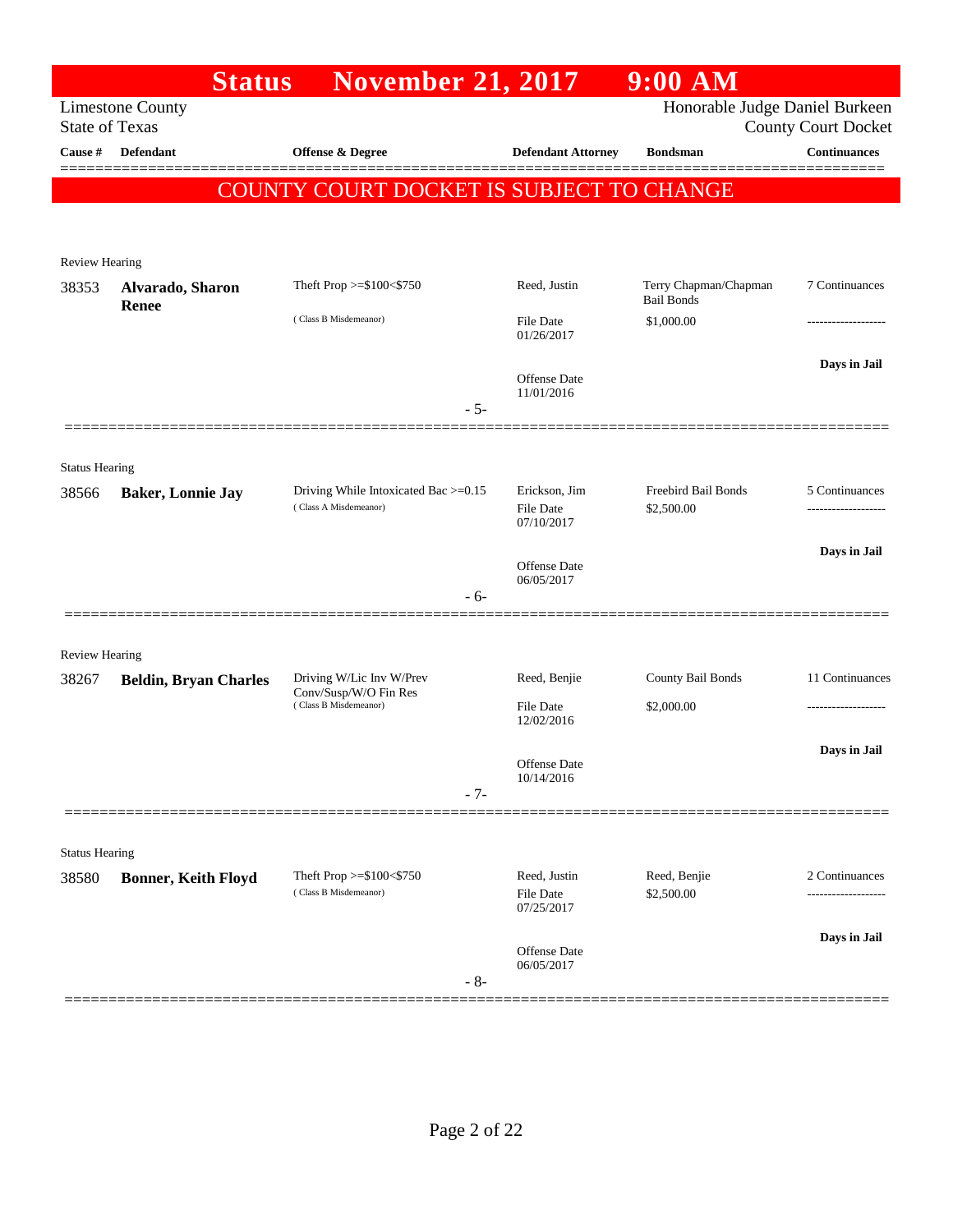|                       | <b>Status</b>                              | <b>November 21, 2017</b>                                      |                                                      | $9:00$ AM                       |                                    |
|-----------------------|--------------------------------------------|---------------------------------------------------------------|------------------------------------------------------|---------------------------------|------------------------------------|
| <b>State of Texas</b> | <b>Limestone County</b>                    |                                                               |                                                      | Honorable Judge Daniel Burkeen  | <b>County Court Docket</b>         |
| Cause #               | <b>Defendant</b>                           | <b>Offense &amp; Degree</b>                                   | <b>Defendant Attorney</b>                            | <b>Bondsman</b>                 | <b>Continuances</b><br>======      |
|                       |                                            | COUNTY COURT DOCKET IS SUBJECT TO CHANGE                      |                                                      |                                 |                                    |
|                       |                                            |                                                               |                                                      |                                 |                                    |
| <b>Status Hearing</b> |                                            |                                                               |                                                      |                                 |                                    |
| 38439                 | Brown, Billy Lee, Jr.                      | Driving While Intoxicated Bac >=0.15<br>(Class A Misdemeanor) | Tate, Greg<br>File Date                              | County Bail Bonds<br>\$2,000.00 | 7 Continuances<br>---------------- |
|                       |                                            |                                                               | 04/24/2017                                           |                                 |                                    |
|                       |                                            |                                                               | <b>Offense Date</b>                                  |                                 | Days in Jail                       |
|                       |                                            | $-9-$                                                         | 03/08/2017                                           |                                 |                                    |
|                       |                                            |                                                               |                                                      |                                 |                                    |
| Plea Hearing          |                                            | Assault Causes Bodily Injury Family                           | Reed, Benjie                                         | Reed, Benjie                    | 9 Continuances                     |
| 38368                 | Campbell, Tenisha<br>Itavia Janta          | Member                                                        |                                                      |                                 |                                    |
|                       |                                            | (Class A Misdemeanor)                                         | <b>File Date</b><br>02/17/2017                       | \$2,500.00                      | .                                  |
|                       |                                            |                                                               | Offense Date                                         |                                 | Days in Jail                       |
|                       |                                            | $-10-$                                                        | 01/21/2017                                           |                                 |                                    |
|                       |                                            |                                                               |                                                      |                                 |                                    |
| <b>Status Hearing</b> |                                            |                                                               |                                                      |                                 |                                    |
| 38592                 | <b>Coulter, Arthur</b><br><b>Christian</b> | Assault Cause Bodily Inj.                                     | Reed, Stephen M.                                     | County Bail Bonds               | 2 Continuances                     |
|                       |                                            | (Class A Misdemeanor)                                         | <b>File Date</b><br>08/03/2017                       | \$3,000.00                      | .                                  |
|                       |                                            |                                                               |                                                      |                                 | Days in Jail                       |
|                       |                                            | $-11-$                                                        | Offense Date<br>06/15/2017                           |                                 |                                    |
|                       |                                            |                                                               |                                                      |                                 |                                    |
| Review Hearing        |                                            |                                                               |                                                      |                                 |                                    |
| 38149                 | Delacruz, Raul, Jr.                        | Poss Marij <2oz<br>(Class B Misdemeanor)                      | Keathley, Steve A.<br><b>File Date</b><br>08/23/2016 | County Bail Bonds<br>\$2,000.00 | 12 Continuances                    |
|                       |                                            | $-12-$                                                        | Offense Date<br>07/19/2016                           |                                 | <b>247 Days in Jail</b>            |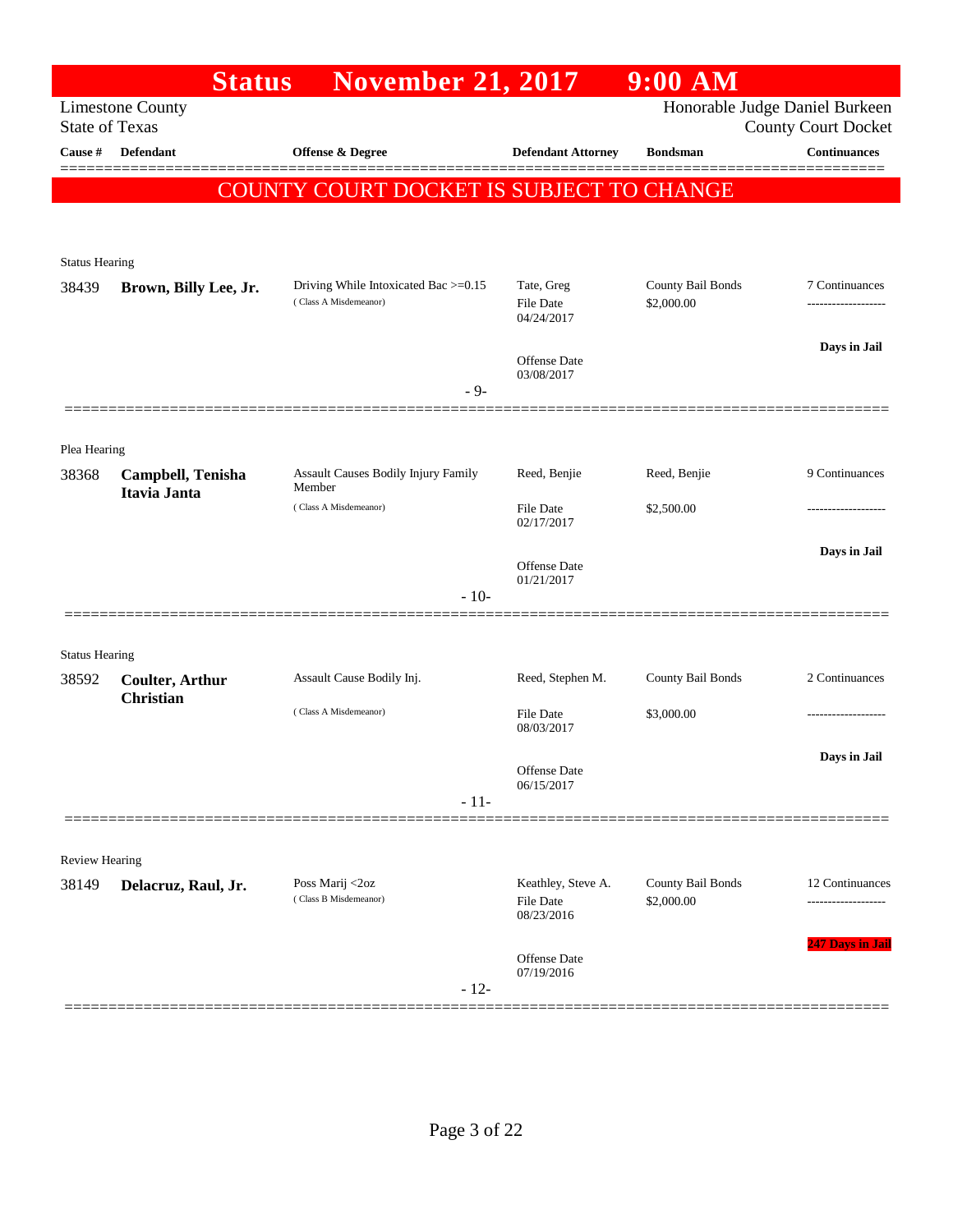|                                  | <b>Status</b>                           | <b>November 21, 2017</b>                 |        |                                  | $9:00$ AM                       |                                                   |
|----------------------------------|-----------------------------------------|------------------------------------------|--------|----------------------------------|---------------------------------|---------------------------------------------------|
|                                  | <b>Limestone County</b>                 |                                          |        |                                  |                                 | Honorable Judge Daniel Burkeen                    |
| <b>State of Texas</b><br>Cause # | Defendant                               | Offense & Degree                         |        | <b>Defendant Attorney</b>        | <b>Bondsman</b>                 | <b>County Court Docket</b><br><b>Continuances</b> |
|                                  |                                         |                                          |        |                                  |                                 |                                                   |
|                                  |                                         | COUNTY COURT DOCKET IS SUBJECT TO CHANGE |        |                                  |                                 |                                                   |
|                                  |                                         |                                          |        |                                  |                                 |                                                   |
| <b>Review Hearing</b>            |                                         |                                          |        |                                  |                                 |                                                   |
| 38603                            | Dickerson, Tony                         | Poss Marij <2oz<br>(Class B Misdemeanor) |        |                                  |                                 | 1 Continuances                                    |
|                                  |                                         |                                          |        | <b>File Date</b><br>08/21/2017   |                                 | -----------------                                 |
|                                  |                                         |                                          |        |                                  |                                 | Days in Jail                                      |
|                                  |                                         |                                          |        | Offense Date<br>07/28/2017       |                                 |                                                   |
|                                  |                                         |                                          | $-13-$ |                                  |                                 |                                                   |
|                                  |                                         |                                          |        |                                  |                                 |                                                   |
| <b>Review Hearing</b>            |                                         | Poss Marij <2oz                          |        |                                  | County Bail Bonds               | 1 Continuances                                    |
| 38643                            | <b>Eggins, Darious</b><br><b>Kenard</b> |                                          |        |                                  |                                 |                                                   |
|                                  |                                         | (Class B Misdemeanor)                    |        | <b>File Date</b><br>09/08/2017   | \$2,000.00                      |                                                   |
|                                  |                                         |                                          |        |                                  |                                 | Days in Jail                                      |
|                                  |                                         |                                          |        | Offense Date<br>07/28/2017       |                                 |                                                   |
|                                  |                                         |                                          | $-14-$ |                                  |                                 |                                                   |
|                                  |                                         |                                          |        |                                  |                                 |                                                   |
| <b>Status Hearing</b>            |                                         |                                          |        |                                  |                                 |                                                   |
| 38582                            | <b>Farris, Kyle Mitchell</b>            | Poss Marij <2oz<br>(Class B Misdemeanor) |        | Reed, Benjie<br><b>File Date</b> | County Bail Bonds<br>\$2,500.00 | 2 Continuances                                    |
|                                  |                                         |                                          |        | 07/25/2017                       |                                 |                                                   |
|                                  |                                         |                                          |        | <b>Offense Date</b>              |                                 | Days in Jail                                      |
|                                  |                                         |                                          | $-15-$ | 06/11/2017                       |                                 |                                                   |
|                                  |                                         |                                          |        |                                  |                                 |                                                   |
| <b>Status Hearing</b>            |                                         |                                          |        |                                  |                                 |                                                   |
| 38606                            | <b>Ferguson, Daryl Glen</b>             | Theft Prop >=\$100<\$750                 |        |                                  | Personal Bond                   | 2 Continuances                                    |
|                                  |                                         | (Class B Misdemeanor)                    |        | <b>File Date</b><br>08/21/2017   | \$2,000.00                      | ----------                                        |
|                                  |                                         |                                          |        |                                  |                                 | Days in Jail                                      |
|                                  |                                         |                                          |        | Offense Date<br>06/25/2017       |                                 |                                                   |
|                                  |                                         |                                          | $-16-$ |                                  |                                 |                                                   |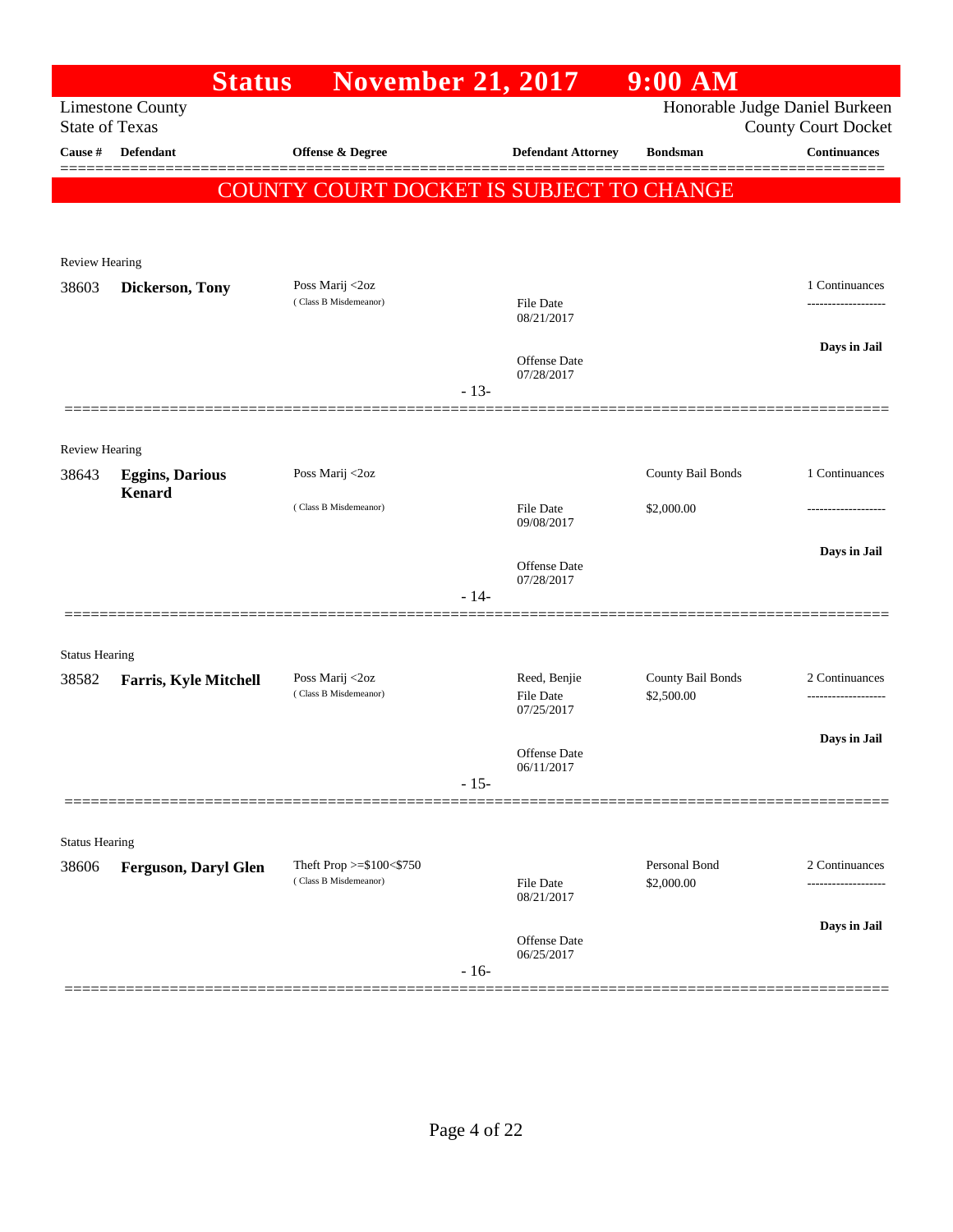|                                | <b>Status</b>                            | <b>November 21, 2017</b>                                      |                                                | $9:00$ AM                       |                                                              |
|--------------------------------|------------------------------------------|---------------------------------------------------------------|------------------------------------------------|---------------------------------|--------------------------------------------------------------|
| <b>State of Texas</b>          | <b>Limestone County</b>                  |                                                               |                                                |                                 | Honorable Judge Daniel Burkeen<br><b>County Court Docket</b> |
| Cause #                        | <b>Defendant</b>                         | <b>Offense &amp; Degree</b>                                   | <b>Defendant Attorney</b>                      | <b>Bondsman</b>                 | <b>Continuances</b>                                          |
|                                |                                          | COUNTY COURT DOCKET IS SUBJECT TO CHANGE                      |                                                |                                 |                                                              |
|                                |                                          |                                                               |                                                |                                 |                                                              |
| <b>Status Hearing</b>          |                                          |                                                               |                                                |                                 |                                                              |
| 38623                          | <b>Fleming, Dandre</b>                   | Poss Marij <2oz<br>(Class B Misdemeanor)                      | <b>File Date</b>                               | County Bail Bonds<br>\$2,000.00 | 2 Continuances<br>------------------                         |
|                                |                                          |                                                               | 08/28/2017                                     |                                 |                                                              |
|                                |                                          |                                                               | Offense Date                                   |                                 | Days in Jail                                                 |
|                                |                                          | $-17-$                                                        | 07/28/2017                                     |                                 |                                                              |
|                                |                                          |                                                               |                                                |                                 |                                                              |
| <b>Status Hearing</b><br>38416 | Forge, Anthony                           | <b>Assault Causes Bodily Injury Family</b>                    | Reed, Justin                                   | Reed, Justin                    | 6 Continuances                                               |
|                                | Bernard, II                              | Member<br>(Class A Misdemeanor)                               | File Date                                      | \$3,000.00                      |                                                              |
|                                |                                          |                                                               | 03/22/2017                                     |                                 |                                                              |
|                                |                                          |                                                               | Offense Date                                   |                                 | Days in Jail                                                 |
|                                |                                          | $-18-$                                                        | 03/08/2017                                     |                                 |                                                              |
|                                |                                          |                                                               |                                                |                                 |                                                              |
| Plea Hearing<br>38419          |                                          | Poss Marij <2oz                                               | Reed, Stephen M.                               | County Bail Bonds               | 8 Continuances                                               |
|                                | <b>Franklin, Drevion</b><br><b>Dante</b> | (Class B Misdemeanor)                                         | File Date                                      | \$2,500.00                      |                                                              |
|                                |                                          |                                                               | 04/06/2017                                     |                                 |                                                              |
|                                |                                          |                                                               | Offense Date                                   |                                 | Days in Jail                                                 |
|                                |                                          | $-19-$                                                        | 02/16/2017                                     |                                 |                                                              |
|                                |                                          |                                                               |                                                |                                 |                                                              |
| <b>Status Hearing</b>          |                                          |                                                               |                                                |                                 |                                                              |
| 38602                          | Frazier, Irene Ann                       | Driving While Intoxicated Bac >=0.15<br>(Class A Misdemeanor) | Reed, Benjie<br><b>File Date</b><br>08/21/2017 | County Bail Bonds<br>\$3,000.00 | 2 Continuances<br>-----------------                          |
|                                |                                          |                                                               | <b>Offense Date</b>                            |                                 | Days in Jail                                                 |
|                                |                                          | $-20-$                                                        | 07/26/2017                                     |                                 |                                                              |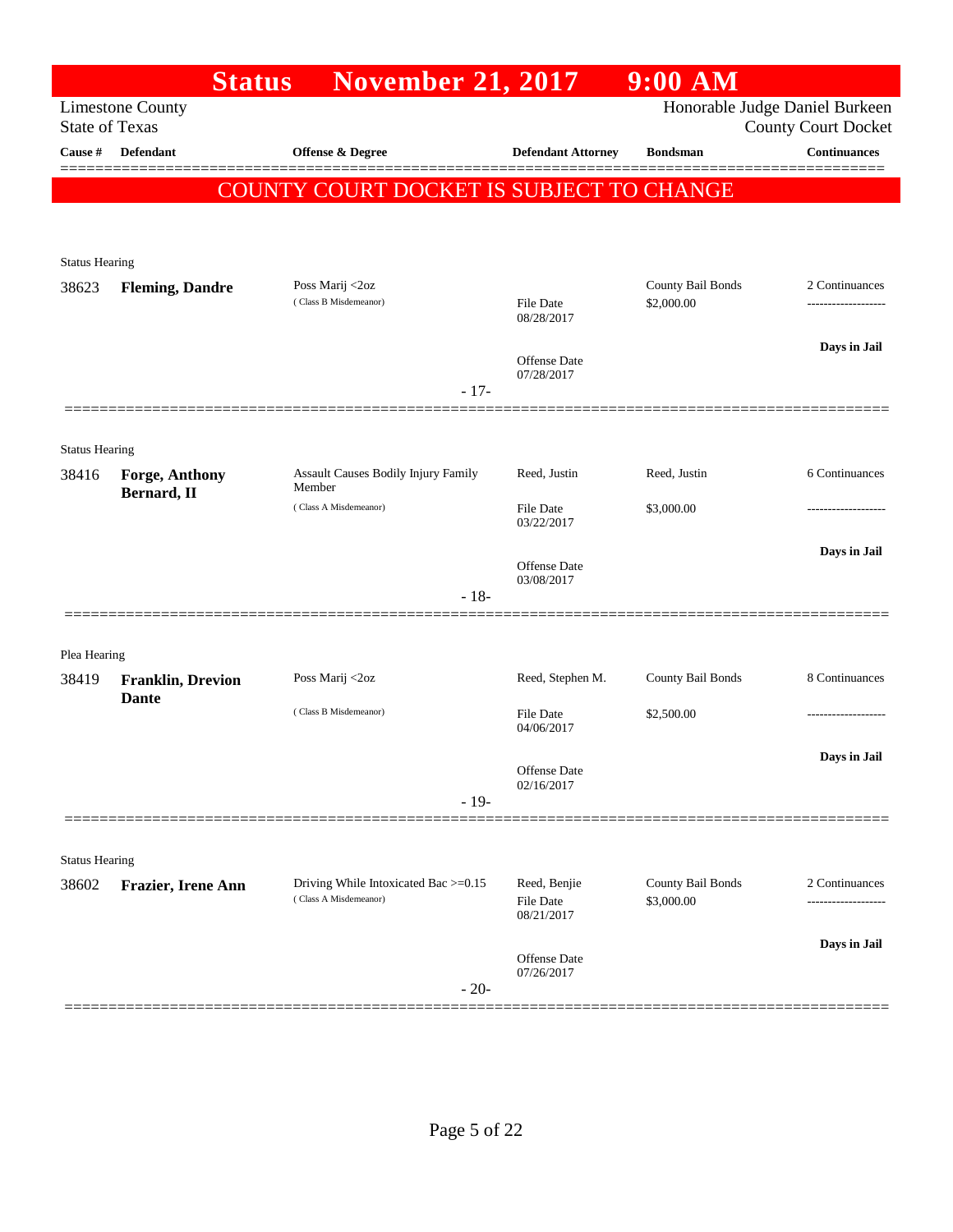| Honorable Judge Daniel Burkeen<br><b>Limestone County</b><br><b>State of Texas</b><br><b>County Court Docket</b><br><b>Defendant</b><br>Cause #<br><b>Offense &amp; Degree</b><br><b>Defendant Attorney</b><br><b>Bondsman</b><br>COUNTY COURT DOCKET IS SUBJECT TO CHANGE<br><b>Status Hearing</b><br>Freebird Bail Bonds<br>Poss Cs Pg $3 < 28g$<br>38466<br>Freeman, Leslie David<br>(Class A Misdemeanor)<br><b>File Date</b><br>\$7,500.00<br>05/04/2017<br>Offense Date<br>11/12/2016<br>$-21-$<br><b>Status Hearing</b><br>Reed, Benjie<br>Fail To Identify Fugitive Intent Give<br>Reed, Benjie<br>38607<br>Freeman, Leslie David<br>False Info<br>(Class A Misdemeanor)<br>File Date<br>\$3,000.00<br>08/21/2017<br>Offense Date<br>07/19/2017<br>$-22-$<br><b>Status Hearing</b><br>Poss Marij <2oz<br>Reed, Justin<br>County Bail Bonds<br>38572<br>Gallegos, Hugo<br><b>Becerra</b><br>(Class B Misdemeanor)<br>File Date<br>\$2,000.00<br>07/20/2017<br>Offense Date<br>06/14/2017<br>$-23-$<br>Review Hearing<br>Driving While Intoxicated<br>Reed, Stephen M.<br>38081<br><b>Gonzalez, Emmanuel</b><br><b>Silva</b><br>(Class B Misdemeanor)<br>File Date<br>-------------<br>07/21/2016<br>Offense Date<br>05/15/2016<br>$-24-$ | <b>Status</b> | <b>November 21, 2017</b> | $9:00$ AM |                                      |
|-------------------------------------------------------------------------------------------------------------------------------------------------------------------------------------------------------------------------------------------------------------------------------------------------------------------------------------------------------------------------------------------------------------------------------------------------------------------------------------------------------------------------------------------------------------------------------------------------------------------------------------------------------------------------------------------------------------------------------------------------------------------------------------------------------------------------------------------------------------------------------------------------------------------------------------------------------------------------------------------------------------------------------------------------------------------------------------------------------------------------------------------------------------------------------------------------------------------------------------------------|---------------|--------------------------|-----------|--------------------------------------|
|                                                                                                                                                                                                                                                                                                                                                                                                                                                                                                                                                                                                                                                                                                                                                                                                                                                                                                                                                                                                                                                                                                                                                                                                                                                 |               |                          |           |                                      |
|                                                                                                                                                                                                                                                                                                                                                                                                                                                                                                                                                                                                                                                                                                                                                                                                                                                                                                                                                                                                                                                                                                                                                                                                                                                 |               |                          |           | <b>Continuances</b>                  |
|                                                                                                                                                                                                                                                                                                                                                                                                                                                                                                                                                                                                                                                                                                                                                                                                                                                                                                                                                                                                                                                                                                                                                                                                                                                 |               |                          |           |                                      |
|                                                                                                                                                                                                                                                                                                                                                                                                                                                                                                                                                                                                                                                                                                                                                                                                                                                                                                                                                                                                                                                                                                                                                                                                                                                 |               |                          |           |                                      |
|                                                                                                                                                                                                                                                                                                                                                                                                                                                                                                                                                                                                                                                                                                                                                                                                                                                                                                                                                                                                                                                                                                                                                                                                                                                 |               |                          |           |                                      |
|                                                                                                                                                                                                                                                                                                                                                                                                                                                                                                                                                                                                                                                                                                                                                                                                                                                                                                                                                                                                                                                                                                                                                                                                                                                 |               |                          |           | 6 Continuances<br>------------------ |
|                                                                                                                                                                                                                                                                                                                                                                                                                                                                                                                                                                                                                                                                                                                                                                                                                                                                                                                                                                                                                                                                                                                                                                                                                                                 |               |                          |           | Days in Jail                         |
|                                                                                                                                                                                                                                                                                                                                                                                                                                                                                                                                                                                                                                                                                                                                                                                                                                                                                                                                                                                                                                                                                                                                                                                                                                                 |               |                          |           |                                      |
|                                                                                                                                                                                                                                                                                                                                                                                                                                                                                                                                                                                                                                                                                                                                                                                                                                                                                                                                                                                                                                                                                                                                                                                                                                                 |               |                          |           |                                      |
|                                                                                                                                                                                                                                                                                                                                                                                                                                                                                                                                                                                                                                                                                                                                                                                                                                                                                                                                                                                                                                                                                                                                                                                                                                                 |               |                          |           | 2 Continuances                       |
|                                                                                                                                                                                                                                                                                                                                                                                                                                                                                                                                                                                                                                                                                                                                                                                                                                                                                                                                                                                                                                                                                                                                                                                                                                                 |               |                          |           |                                      |
|                                                                                                                                                                                                                                                                                                                                                                                                                                                                                                                                                                                                                                                                                                                                                                                                                                                                                                                                                                                                                                                                                                                                                                                                                                                 |               |                          |           | Days in Jail                         |
|                                                                                                                                                                                                                                                                                                                                                                                                                                                                                                                                                                                                                                                                                                                                                                                                                                                                                                                                                                                                                                                                                                                                                                                                                                                 |               |                          |           |                                      |
|                                                                                                                                                                                                                                                                                                                                                                                                                                                                                                                                                                                                                                                                                                                                                                                                                                                                                                                                                                                                                                                                                                                                                                                                                                                 |               |                          |           |                                      |
|                                                                                                                                                                                                                                                                                                                                                                                                                                                                                                                                                                                                                                                                                                                                                                                                                                                                                                                                                                                                                                                                                                                                                                                                                                                 |               |                          |           |                                      |
|                                                                                                                                                                                                                                                                                                                                                                                                                                                                                                                                                                                                                                                                                                                                                                                                                                                                                                                                                                                                                                                                                                                                                                                                                                                 |               |                          |           | 5 Continuances                       |
|                                                                                                                                                                                                                                                                                                                                                                                                                                                                                                                                                                                                                                                                                                                                                                                                                                                                                                                                                                                                                                                                                                                                                                                                                                                 |               |                          |           |                                      |
|                                                                                                                                                                                                                                                                                                                                                                                                                                                                                                                                                                                                                                                                                                                                                                                                                                                                                                                                                                                                                                                                                                                                                                                                                                                 |               |                          |           | Days in Jail                         |
|                                                                                                                                                                                                                                                                                                                                                                                                                                                                                                                                                                                                                                                                                                                                                                                                                                                                                                                                                                                                                                                                                                                                                                                                                                                 |               |                          |           |                                      |
|                                                                                                                                                                                                                                                                                                                                                                                                                                                                                                                                                                                                                                                                                                                                                                                                                                                                                                                                                                                                                                                                                                                                                                                                                                                 |               |                          |           |                                      |
|                                                                                                                                                                                                                                                                                                                                                                                                                                                                                                                                                                                                                                                                                                                                                                                                                                                                                                                                                                                                                                                                                                                                                                                                                                                 |               |                          |           | 12 Continuances                      |
|                                                                                                                                                                                                                                                                                                                                                                                                                                                                                                                                                                                                                                                                                                                                                                                                                                                                                                                                                                                                                                                                                                                                                                                                                                                 |               |                          |           |                                      |
|                                                                                                                                                                                                                                                                                                                                                                                                                                                                                                                                                                                                                                                                                                                                                                                                                                                                                                                                                                                                                                                                                                                                                                                                                                                 |               |                          |           | Days in Jail                         |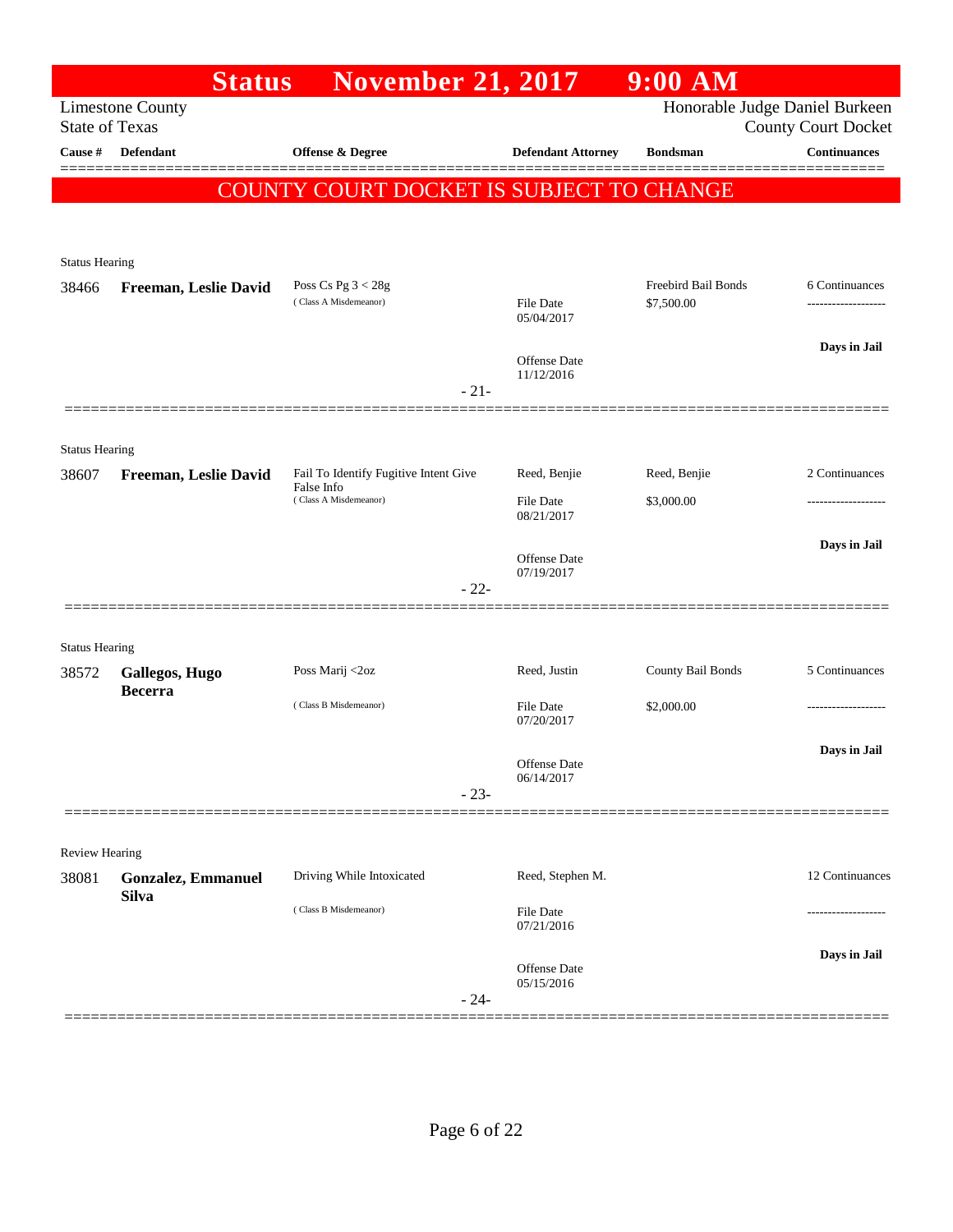|                       | <b>Status</b>                             | <b>November 21, 2017</b>                 |                                   | $9:00$ AM           |                                                              |
|-----------------------|-------------------------------------------|------------------------------------------|-----------------------------------|---------------------|--------------------------------------------------------------|
| <b>State of Texas</b> | <b>Limestone County</b>                   |                                          |                                   |                     | Honorable Judge Daniel Burkeen<br><b>County Court Docket</b> |
| Cause #               | Defendant                                 | Offense & Degree                         | <b>Defendant Attorney</b>         | <b>Bondsman</b>     | <b>Continuances</b>                                          |
|                       |                                           | COUNTY COURT DOCKET IS SUBJECT TO CHANGE |                                   |                     |                                                              |
|                       |                                           |                                          |                                   |                     |                                                              |
| Review Hearing        |                                           |                                          |                                   |                     |                                                              |
| 38191                 | <b>Gonzalez, Emmanuel</b>                 | Assault Cause Bodily Inj.                |                                   |                     | 10 Continuances                                              |
|                       | <b>Silva</b>                              | (Class A Misdemeanor)                    | <b>File Date</b>                  |                     |                                                              |
|                       |                                           |                                          | 10/07/2016                        |                     |                                                              |
|                       |                                           |                                          | <b>Offense Date</b>               |                     | Days in Jail                                                 |
|                       |                                           | $-25-$                                   | 05/15/2016                        |                     |                                                              |
|                       |                                           |                                          |                                   |                     |                                                              |
| Review Hearing        |                                           |                                          |                                   |                     |                                                              |
| 38192                 | <b>Gonzalez, Emmanuel</b><br><b>Silva</b> | Assault Cause Bodily Inj.                | Reed, Stephen M.                  |                     | 10 Continuances                                              |
|                       |                                           | (Class A Misdemeanor)                    | <b>File Date</b><br>10/07/2016    |                     |                                                              |
|                       |                                           |                                          |                                   |                     | Days in Jail                                                 |
|                       |                                           |                                          | <b>Offense Date</b><br>05/15/2016 |                     |                                                              |
|                       |                                           | $-26-$                                   |                                   |                     |                                                              |
| <b>Status Hearing</b> |                                           |                                          |                                   |                     |                                                              |
| 38627                 | Gray, Chandra Renee                       | Theft Prop $>=\$100<\$750$               |                                   | Freebird Bail Bonds | 1 Continuances                                               |
|                       |                                           | (Class B Misdemeanor)                    | <b>File Date</b><br>08/28/2017    | \$1,000.00          |                                                              |
|                       |                                           |                                          |                                   |                     | Days in Jail                                                 |
|                       |                                           | $-27-$                                   | Offense Date<br>07/16/2017        |                     |                                                              |
|                       |                                           |                                          |                                   |                     |                                                              |
| <b>Status Hearing</b> |                                           |                                          |                                   |                     |                                                              |
| 38624                 | Hardin, Jacob                             | Purchase Furnish Alcohol To A Minor      |                                   | County Bail Bonds   | 1 Continuances                                               |
|                       | <b>Nathaniel</b>                          | (Class A Misdemeanor)                    | <b>File Date</b>                  | \$3,000.00          |                                                              |
|                       |                                           |                                          | 08/28/2017                        |                     |                                                              |
|                       |                                           |                                          | Offense Date<br>08/13/2017        |                     | Days in Jail                                                 |
|                       |                                           | $-28-$                                   |                                   |                     |                                                              |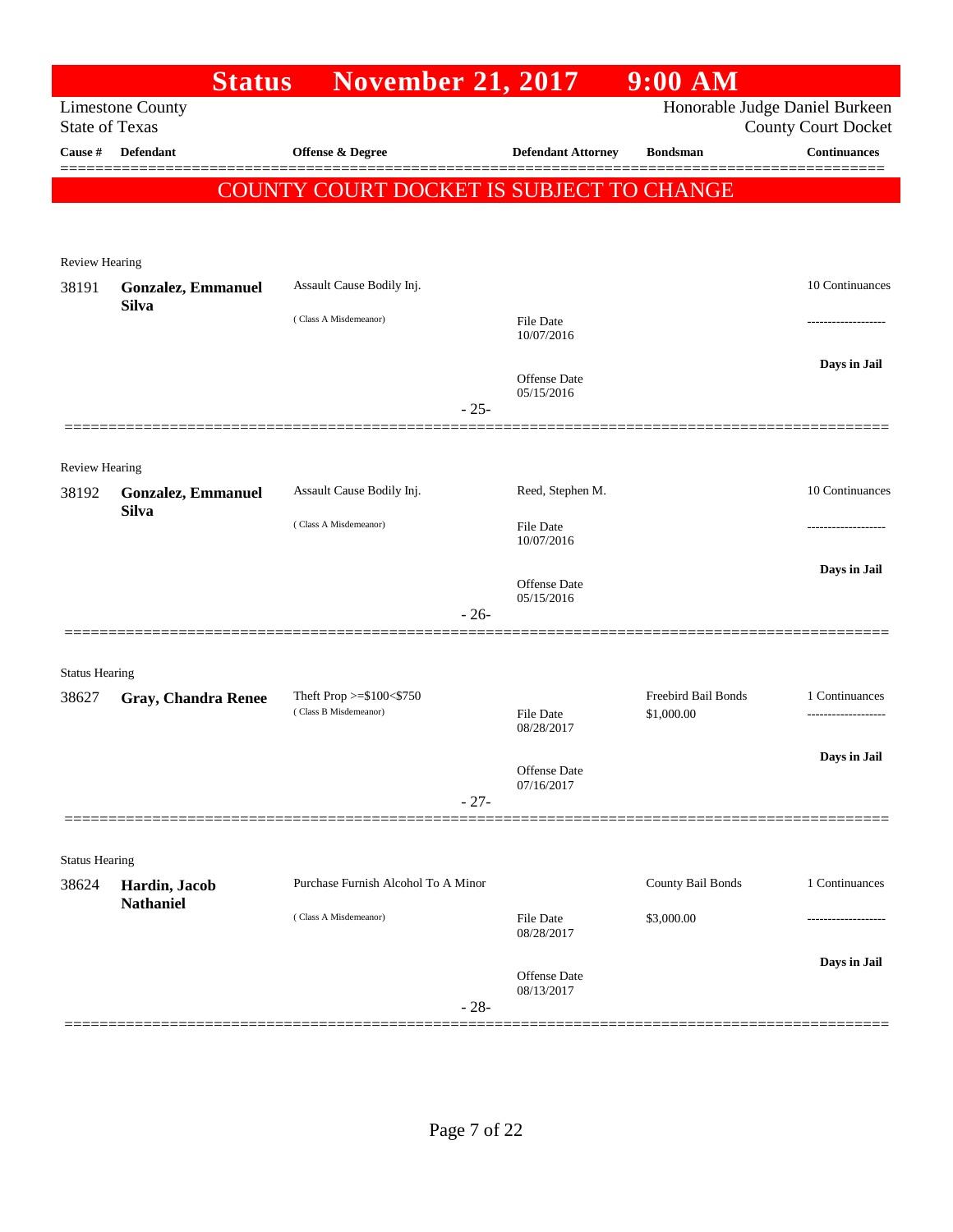|                                  | <b>Status</b>                    | <b>November 21, 2017</b>                 |                            | 9:00 AM           |                                                   |
|----------------------------------|----------------------------------|------------------------------------------|----------------------------|-------------------|---------------------------------------------------|
|                                  | <b>Limestone County</b>          |                                          |                            |                   | Honorable Judge Daniel Burkeen                    |
| <b>State of Texas</b><br>Cause # | Defendant                        | <b>Offense &amp; Degree</b>              |                            | <b>Bondsman</b>   | <b>County Court Docket</b><br><b>Continuances</b> |
|                                  |                                  |                                          | <b>Defendant Attorney</b>  |                   |                                                   |
|                                  |                                  | COUNTY COURT DOCKET IS SUBJECT TO CHANGE |                            |                   |                                                   |
|                                  |                                  |                                          |                            |                   |                                                   |
| <b>Review Hearing</b>            |                                  |                                          |                            |                   |                                                   |
| 38299                            | <b>Henderson, Dontre</b>         | Evading Arrest Or Detention              | Reed, Justin               | Reed, Justin      | 11 Continuances                                   |
|                                  | <b>Markee</b>                    |                                          |                            |                   |                                                   |
|                                  |                                  | (Class B Misdemeanor)                    | File Date<br>01/06/2017    | \$3,000.00        |                                                   |
|                                  |                                  |                                          |                            |                   | Days in Jail                                      |
|                                  |                                  |                                          | Offense Date<br>12/03/2016 |                   |                                                   |
|                                  |                                  |                                          | $-29-$                     |                   |                                                   |
|                                  |                                  |                                          |                            |                   |                                                   |
| <b>Status Hearing</b>            |                                  |                                          |                            |                   |                                                   |
| 37882                            | Holmes, Dajour                   | Poss Marij <2oz                          | Reed, Stephen M.           |                   | 2 Continuances                                    |
|                                  | <b>Marquet</b>                   | (Class B Misdemeanor)                    | File Date                  |                   |                                                   |
|                                  |                                  |                                          | 03/29/2016                 |                   |                                                   |
|                                  |                                  |                                          | Offense Date               |                   | Days in Jail                                      |
|                                  |                                  |                                          | 06/15/2015<br>$-30-$       |                   |                                                   |
|                                  |                                  |                                          |                            |                   |                                                   |
| <b>Status Hearing</b>            |                                  |                                          |                            |                   |                                                   |
| 38031                            | Holmes, Dajour                   | Bail Jumping And Fail To Appear          | Reed, Stephen M.           | Player Bail Bonds | 2 Continuances                                    |
|                                  | <b>Marquet</b>                   | (Class A Misdemeanor)                    |                            |                   |                                                   |
|                                  |                                  |                                          | File Date<br>06/03/2016    | \$4,000.00        |                                                   |
|                                  |                                  |                                          |                            |                   | Days in Jail                                      |
|                                  |                                  |                                          | Offense Date<br>05/05/2016 |                   |                                                   |
|                                  |                                  |                                          | $-31-$                     |                   |                                                   |
|                                  |                                  |                                          |                            |                   |                                                   |
| <b>Status Hearing</b>            |                                  |                                          |                            |                   |                                                   |
| 38218                            | Holmes, Dajour<br><b>Marquet</b> | Bail Jumping And Fail To Appear          | Reed, Stephen M.           | Player Bail Bonds | 2 Continuances                                    |
|                                  |                                  | (Class A Misdemeanor)                    | File Date                  | \$4,000.00        |                                                   |
|                                  |                                  |                                          | 10/27/2016                 |                   |                                                   |
|                                  |                                  |                                          | <b>Offense Date</b>        |                   | Days in Jail                                      |
|                                  |                                  |                                          | 10/06/2016<br>$-32-$       |                   |                                                   |
|                                  |                                  |                                          |                            |                   |                                                   |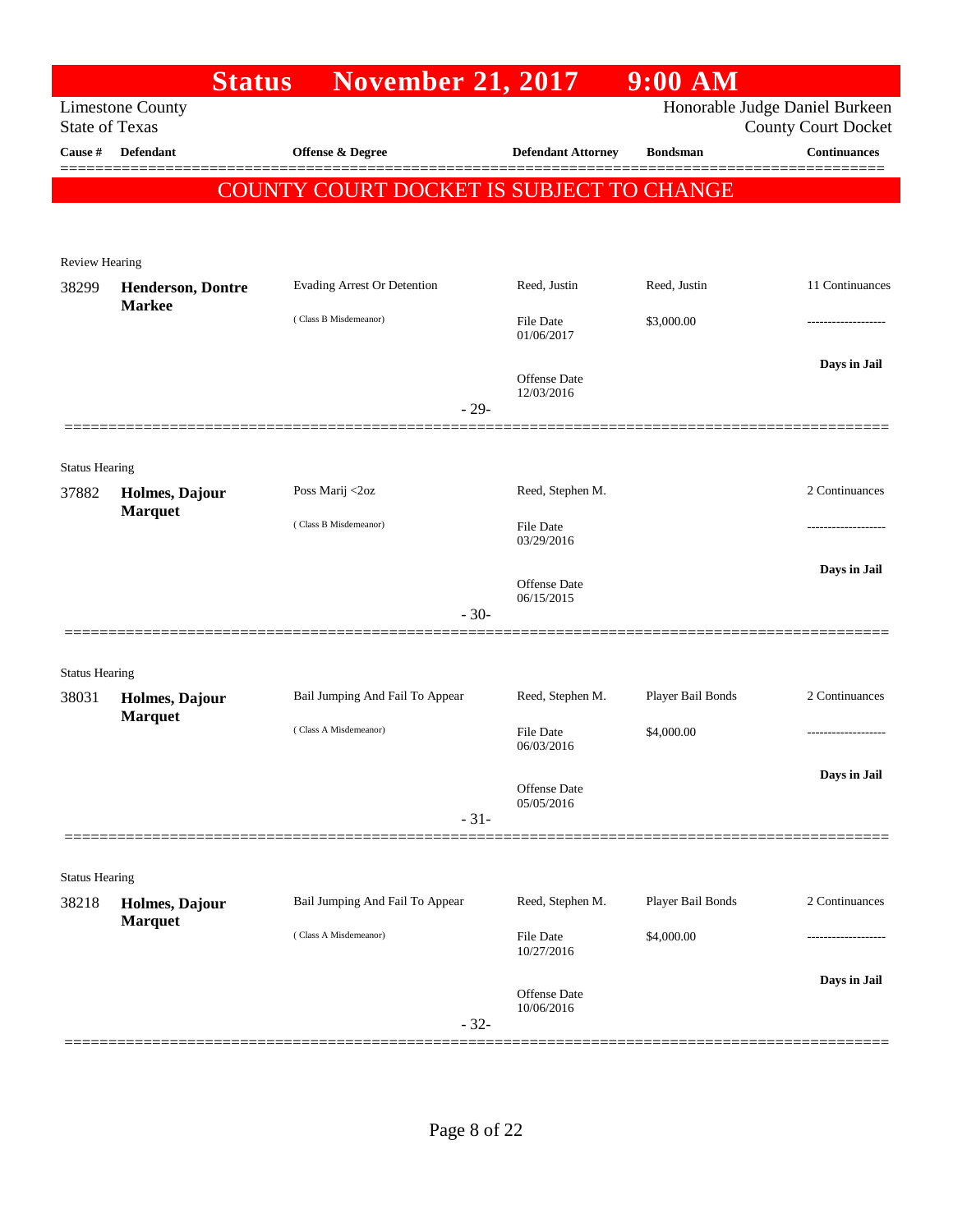|                       | <b>Status</b>                       | <b>November 21, 2017</b>                               |                                 | $9:00$ AM                       |                            |
|-----------------------|-------------------------------------|--------------------------------------------------------|---------------------------------|---------------------------------|----------------------------|
| <b>State of Texas</b> | <b>Limestone County</b>             |                                                        |                                 | Honorable Judge Daniel Burkeen  | <b>County Court Docket</b> |
| Cause #               | Defendant                           | <b>Offense &amp; Degree</b>                            | <b>Defendant Attorney</b>       | <b>Bondsman</b>                 | <b>Continuances</b>        |
|                       |                                     | COUNTY COURT DOCKET IS SUBJECT TO CHANGE               |                                 |                                 |                            |
|                       |                                     |                                                        |                                 |                                 |                            |
| Review Hearing        |                                     |                                                        |                                 |                                 |                            |
| 38339                 | Hopwood, Eboni                      | Bad Faith Malicious Reckless Report                    |                                 | Falls County Bonding            | 1 Continuances             |
|                       | Renee                               | (Class A Misdemeanor)                                  | File Date                       | \$2,500.00                      |                            |
|                       |                                     |                                                        | 01/25/2017                      |                                 |                            |
|                       |                                     |                                                        | <b>Offense</b> Date             |                                 | Days in Jail               |
|                       |                                     | $-33-$                                                 | 12/13/2016                      |                                 |                            |
|                       |                                     |                                                        |                                 |                                 |                            |
| Review Hearing        |                                     |                                                        |                                 |                                 |                            |
| 38339                 | Hopwood, Eboni<br>Renee             | Bad Faith Malicious Reckless Report                    |                                 | Falls County Bonding            | 6 Continuances             |
|                       |                                     | (Class A Misdemeanor)                                  | File Date<br>01/25/2017         | \$2,500.00                      |                            |
|                       |                                     |                                                        | <b>Offense Date</b>             |                                 | Days in Jail               |
|                       |                                     | $-34-$                                                 | 12/13/2016                      |                                 |                            |
|                       |                                     |                                                        |                                 |                                 |                            |
| <b>Status Hearing</b> |                                     |                                                        |                                 |                                 |                            |
| 38562                 | Hunt, Steven Flint                  | Driving While Intoxicated 2nd<br>(Class A Misdemeanor) | Reed, Bobby<br><b>File Date</b> | County Bail Bonds<br>\$3,000.00 | 5 Continuances             |
|                       |                                     |                                                        | 07/07/2017                      |                                 |                            |
|                       |                                     |                                                        | Offense Date                    |                                 | Days in Jail               |
|                       |                                     | $-35-$                                                 | 05/28/2017                      |                                 |                            |
|                       |                                     |                                                        |                                 |                                 |                            |
| <b>Status Hearing</b> |                                     |                                                        |                                 |                                 |                            |
| 38509                 | Hutchison, Calob<br><b>Delasand</b> | Poss Marij <2oz                                        |                                 | County Bail Bonds               | 6 Continuances             |
|                       |                                     | (Class B Misdemeanor)                                  | <b>File Date</b><br>05/23/2017  | \$2,000.00                      |                            |
|                       |                                     |                                                        |                                 |                                 | Days in Jail               |
|                       |                                     |                                                        | Offense Date<br>05/05/2017      |                                 |                            |
|                       |                                     | $-36-$                                                 |                                 |                                 |                            |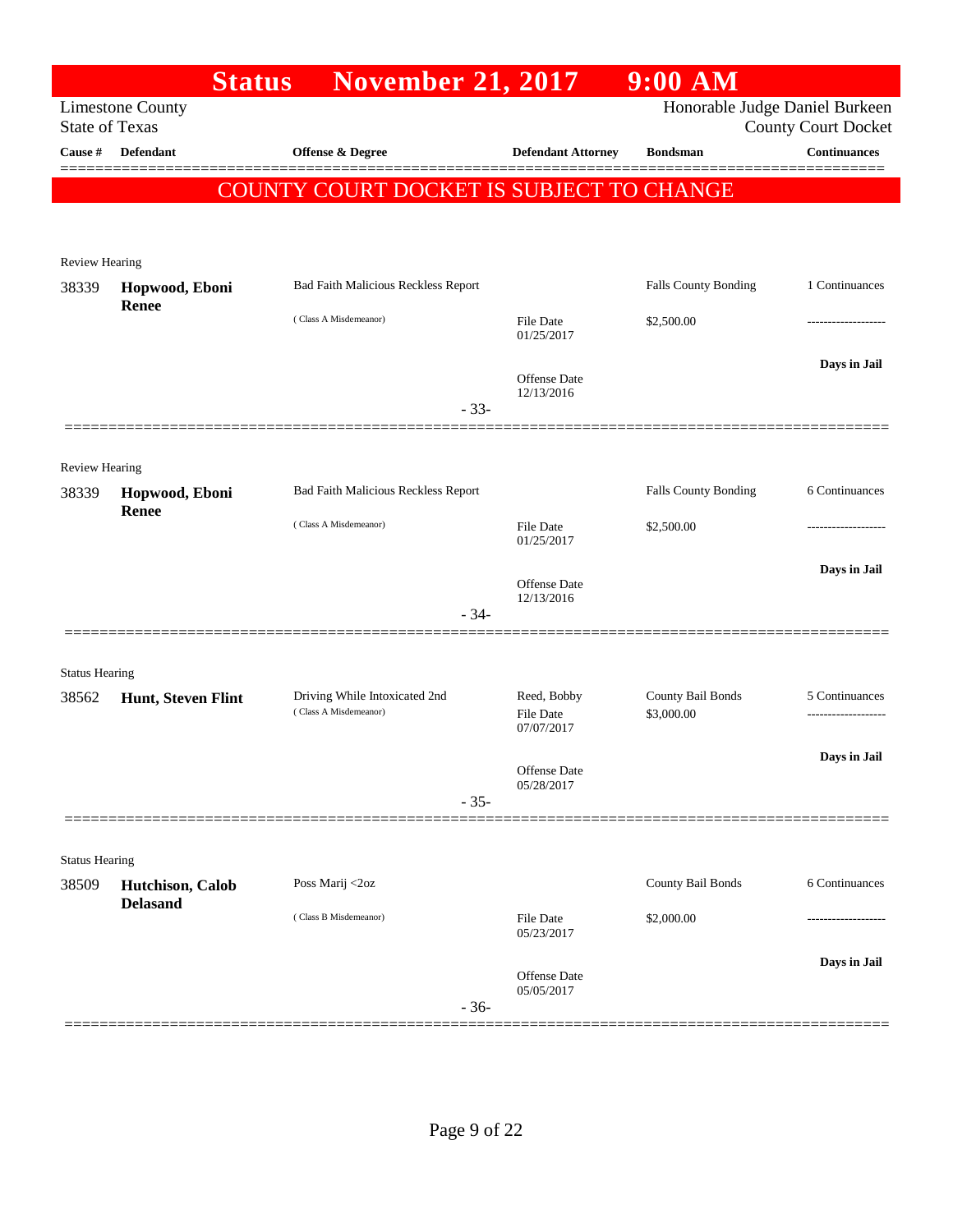|                                | <b>Status</b>             | <b>November 21, 2017</b>                           |                                                   | $9:00$ AM                       |                                                              |
|--------------------------------|---------------------------|----------------------------------------------------|---------------------------------------------------|---------------------------------|--------------------------------------------------------------|
| <b>State of Texas</b>          | <b>Limestone County</b>   |                                                    |                                                   |                                 | Honorable Judge Daniel Burkeen<br><b>County Court Docket</b> |
| Cause #                        | <b>Defendant</b>          | Offense & Degree                                   | <b>Defendant Attorney</b>                         | <b>Bondsman</b>                 | <b>Continuances</b>                                          |
|                                |                           | COUNTY COURT DOCKET IS SUBJECT TO CHANGE           |                                                   |                                 |                                                              |
|                                |                           |                                                    |                                                   |                                 |                                                              |
| <b>Status Hearing</b>          |                           |                                                    |                                                   |                                 |                                                              |
| 38533                          | <b>Isadore, Dedrick</b>   | Viol Bond/Protective Order                         | Reed, Benjie                                      | Reed, Benjie                    | 5 Continuances                                               |
|                                | Lewayne                   | (Class A Misdemeanor)                              | <b>File Date</b><br>06/15/2017                    | \$3,000.00                      |                                                              |
|                                |                           | $-37-$                                             | <b>Offense Date</b><br>05/10/2017                 |                                 | Days in Jail                                                 |
|                                |                           |                                                    |                                                   |                                 |                                                              |
| <b>Status Hearing</b>          |                           |                                                    |                                                   |                                 |                                                              |
| 38534                          | <b>Isadore, Dedrick</b>   | Poss Marij <2oz                                    | Reed, Benjie                                      | Reed, Benjie                    | 5 Continuances                                               |
|                                | Lewayne                   | (Class B Misdemeanor)                              | <b>File Date</b><br>06/15/2017                    | \$2,000.00                      |                                                              |
|                                |                           |                                                    | <b>Offense Date</b><br>05/15/2017                 |                                 | Days in Jail                                                 |
|                                |                           | $-38-$                                             |                                                   |                                 |                                                              |
|                                |                           |                                                    |                                                   |                                 |                                                              |
| <b>Status Hearing</b><br>38308 | Jackson, Dontrevian       | Fail To Identify Giving False/Fictitious           | Reed, Benjie                                      | Reed, Benjie                    | 10 Continuances                                              |
|                                |                           | Info<br>(Class B Misdemeanor)                      | <b>File Date</b><br>01/09/2017                    | \$2,000.00                      |                                                              |
|                                |                           |                                                    |                                                   |                                 | Days in Jail                                                 |
|                                |                           |                                                    | Offense Date<br>11/21/2016                        |                                 |                                                              |
|                                |                           | $-39-$                                             |                                                   |                                 |                                                              |
| <b>Status Hearing</b>          |                           |                                                    |                                                   |                                 |                                                              |
| 38638                          | <b>Jones, David Brian</b> | Assault Cause Bodily Inj.<br>(Class A Misdemeanor) | Moore, David E.<br><b>File Date</b><br>09/06/2017 | County Bail Bonds<br>\$5,000.00 | 1 Continuances<br>.                                          |
|                                |                           |                                                    | Offense Date                                      |                                 | Days in Jail                                                 |
|                                |                           | $-40-$                                             | 08/08/2017                                        |                                 |                                                              |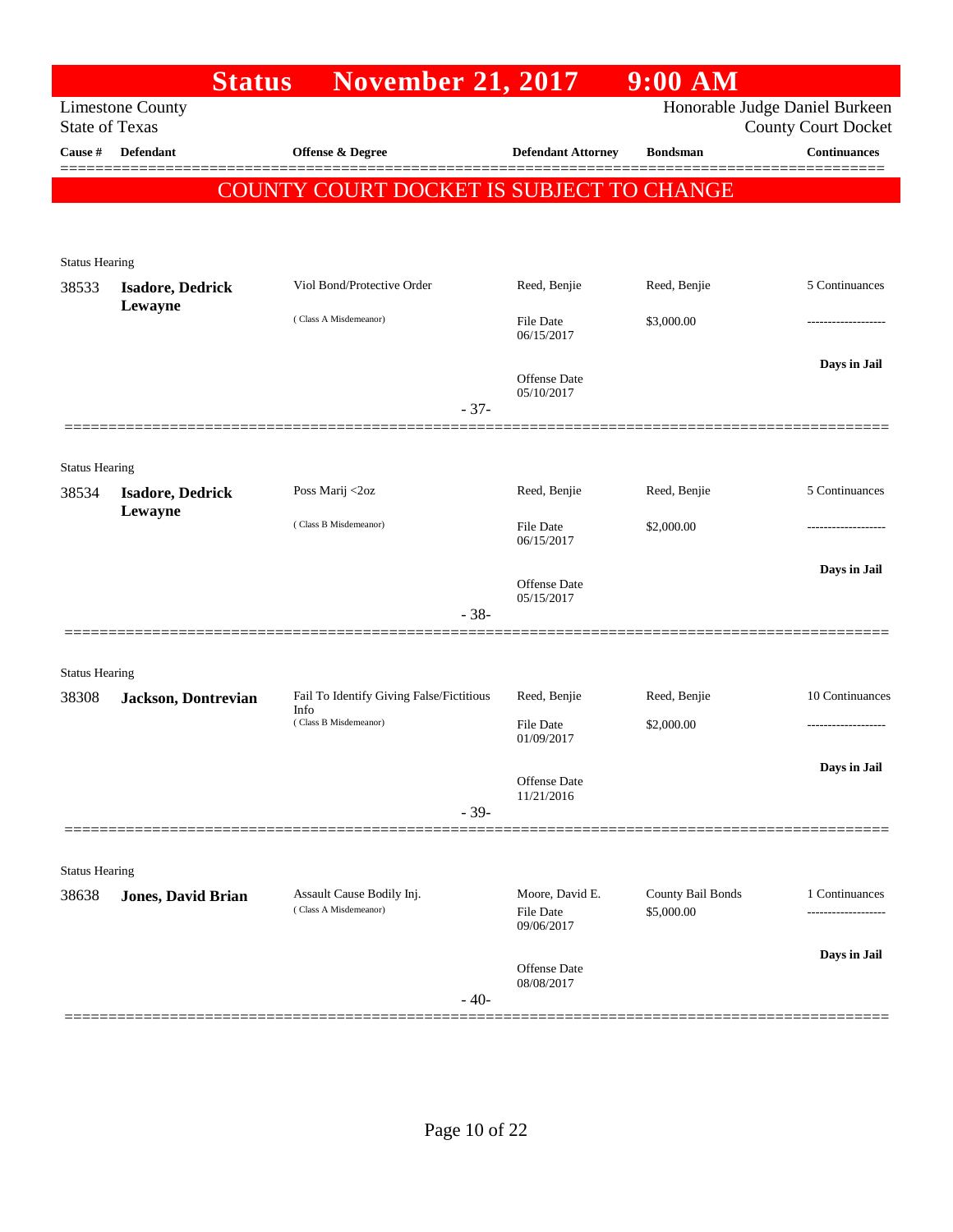|                         | <b>Status</b>           | <b>November 21, 2017</b>                     |                                | $9:00$ AM                  |                                                              |
|-------------------------|-------------------------|----------------------------------------------|--------------------------------|----------------------------|--------------------------------------------------------------|
| <b>State of Texas</b>   | <b>Limestone County</b> |                                              |                                |                            | Honorable Judge Daniel Burkeen<br><b>County Court Docket</b> |
| Cause #                 | <b>Defendant</b>        | <b>Offense &amp; Degree</b>                  | <b>Defendant Attorney</b>      | <b>Bondsman</b>            | <b>Continuances</b>                                          |
|                         |                         | COUNTY COURT DOCKET IS SUBJECT TO CHANGE     |                                |                            |                                                              |
|                         |                         |                                              |                                |                            |                                                              |
| <b>Status Hearing</b>   |                         |                                              |                                |                            |                                                              |
| 38635                   | Jones, Willie Lee, Jr.  | Criminal Trespass<br>(Class B Misdemeanor)   |                                | County Bail Bonds          | 1 Continuances                                               |
|                         |                         |                                              | <b>File Date</b><br>08/31/2017 | \$1,500.00                 | -------------------                                          |
|                         |                         |                                              | Offense Date                   |                            | Days in Jail                                                 |
|                         |                         | $-41-$                                       | 08/10/2017                     |                            |                                                              |
|                         |                         |                                              |                                |                            |                                                              |
| <b>Status Hearing</b>   |                         |                                              |                                |                            |                                                              |
| 38599                   | Klosterman, David       | Unl Carrying Weapon<br>(Class A Misdemeanor) | <b>File Date</b>               | Reed, Benjie<br>\$2,500.00 | 2 Continuances                                               |
|                         |                         |                                              | 08/18/2017                     |                            | Days in Jail                                                 |
|                         |                         |                                              | Offense Date<br>08/02/2017     |                            |                                                              |
|                         |                         | $-42-$                                       |                                |                            |                                                              |
|                         |                         |                                              |                                |                            |                                                              |
| Review Hearing<br>38554 | Lachman, Christopher    | Engage In Organized Criminal Activity        |                                | Freebird Bail Bonds        | 5 Continuances                                               |
|                         | <b>Scott</b>            | (Class B Misdemeanor)                        | <b>File Date</b>               | \$2,000.00                 | .                                                            |
|                         |                         |                                              | 06/27/2017                     |                            |                                                              |
|                         |                         |                                              | Offense Date<br>01/05/2017     |                            | Days in Jail                                                 |
|                         |                         | $-43-$                                       |                                |                            |                                                              |
|                         |                         |                                              |                                |                            |                                                              |
| Review Hearing<br>38555 | Lachman, Christopher    | Engage In Organized Criminal Activity        |                                | Freebird Bail Bonds        | 5 Continuances                                               |
|                         | <b>Scott</b>            | (Class A Misdemeanor)                        | File Date                      | \$2,500.00                 |                                                              |
|                         |                         |                                              | 06/27/2017                     |                            |                                                              |
|                         |                         |                                              | Offense Date                   |                            | Days in Jail                                                 |
|                         |                         | $-44-$                                       | 12/19/2016                     |                            |                                                              |
|                         |                         |                                              |                                |                            |                                                              |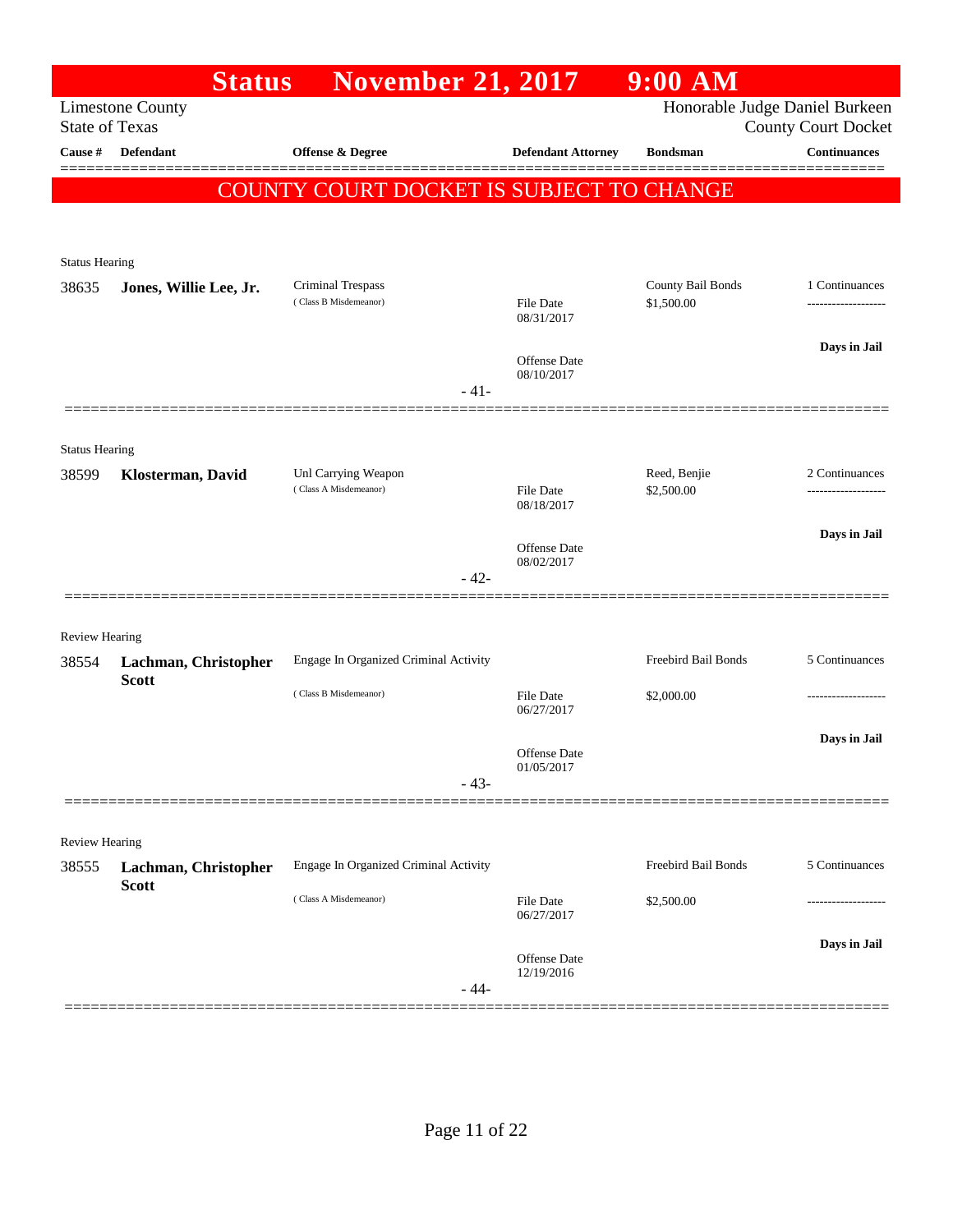|                       | <b>Status</b>           | <b>November 21, 2017</b>                          |                                | 9:00 AM           |                                                              |
|-----------------------|-------------------------|---------------------------------------------------|--------------------------------|-------------------|--------------------------------------------------------------|
| <b>State of Texas</b> | <b>Limestone County</b> |                                                   |                                |                   | Honorable Judge Daniel Burkeen<br><b>County Court Docket</b> |
| Cause #               | Defendant               | <b>Offense &amp; Degree</b>                       | <b>Defendant Attorney</b>      | <b>Bondsman</b>   | <b>Continuances</b>                                          |
|                       |                         | COUNTY COURT DOCKET IS SUBJECT TO CHANGE          |                                |                   |                                                              |
|                       |                         |                                                   |                                |                   |                                                              |
| <b>Review Hearing</b> |                         |                                                   |                                |                   |                                                              |
| 38292                 | Lide, Ricky Ross, Jr.   | Poss Marij <2oz                                   | Reed, Justin                   | Reed, Justin      | 10 Continuances                                              |
|                       |                         | (Class B Misdemeanor)                             | <b>File Date</b><br>01/06/2017 | \$1,000.00        | -------------------                                          |
|                       |                         |                                                   | Offense Date                   |                   | Days in Jail                                                 |
|                       |                         | $-45-$                                            | 10/24/2016                     |                   |                                                              |
|                       |                         |                                                   |                                |                   |                                                              |
| <b>Review Hearing</b> |                         |                                                   |                                |                   |                                                              |
| 38293                 | Lide, Ricky Ross, Jr.   | Driving W/Lic Inv W/Prev<br>Conv/Susp/W/O Fin Res | Reed, Justin                   | Reed, Justin      | 10 Continuances                                              |
|                       |                         | (Class B Misdemeanor)                             | File Date<br>01/06/2017        | \$1,000.00        |                                                              |
|                       |                         |                                                   |                                |                   | Days in Jail                                                 |
|                       |                         | $-46-$                                            | Offense Date<br>10/24/2016     |                   |                                                              |
|                       |                         |                                                   |                                |                   |                                                              |
| <b>Status Hearing</b> |                         |                                                   |                                |                   |                                                              |
| 38561                 | Luna, Lopi              | Driving W/Lic Inv W/Prev<br>Conv/Susp/W/O Fin Res |                                | Personal Bond     | 2 Continuances                                               |
|                       |                         | (Class B Misdemeanor)                             | <b>File Date</b><br>07/07/2017 | \$2,000.00        |                                                              |
|                       |                         |                                                   |                                |                   | Days in Jail                                                 |
|                       |                         |                                                   | Offense Date<br>05/27/2017     |                   |                                                              |
|                       |                         | $-47-$                                            |                                |                   |                                                              |
| <b>Status Hearing</b> |                         |                                                   |                                |                   |                                                              |
| 38595                 | Luna, Lopi              | Bail Jumping And Fail To Appear                   | Tate, Greg                     | County Bail Bonds | 2 Continuances                                               |
|                       |                         | (Class A Misdemeanor)                             | File Date<br>08/10/2017        | \$2,000.00        |                                                              |
|                       |                         |                                                   | Offense Date                   |                   | Days in Jail                                                 |
|                       |                         | $-48-$                                            | 08/03/2017                     |                   |                                                              |
|                       |                         |                                                   |                                |                   |                                                              |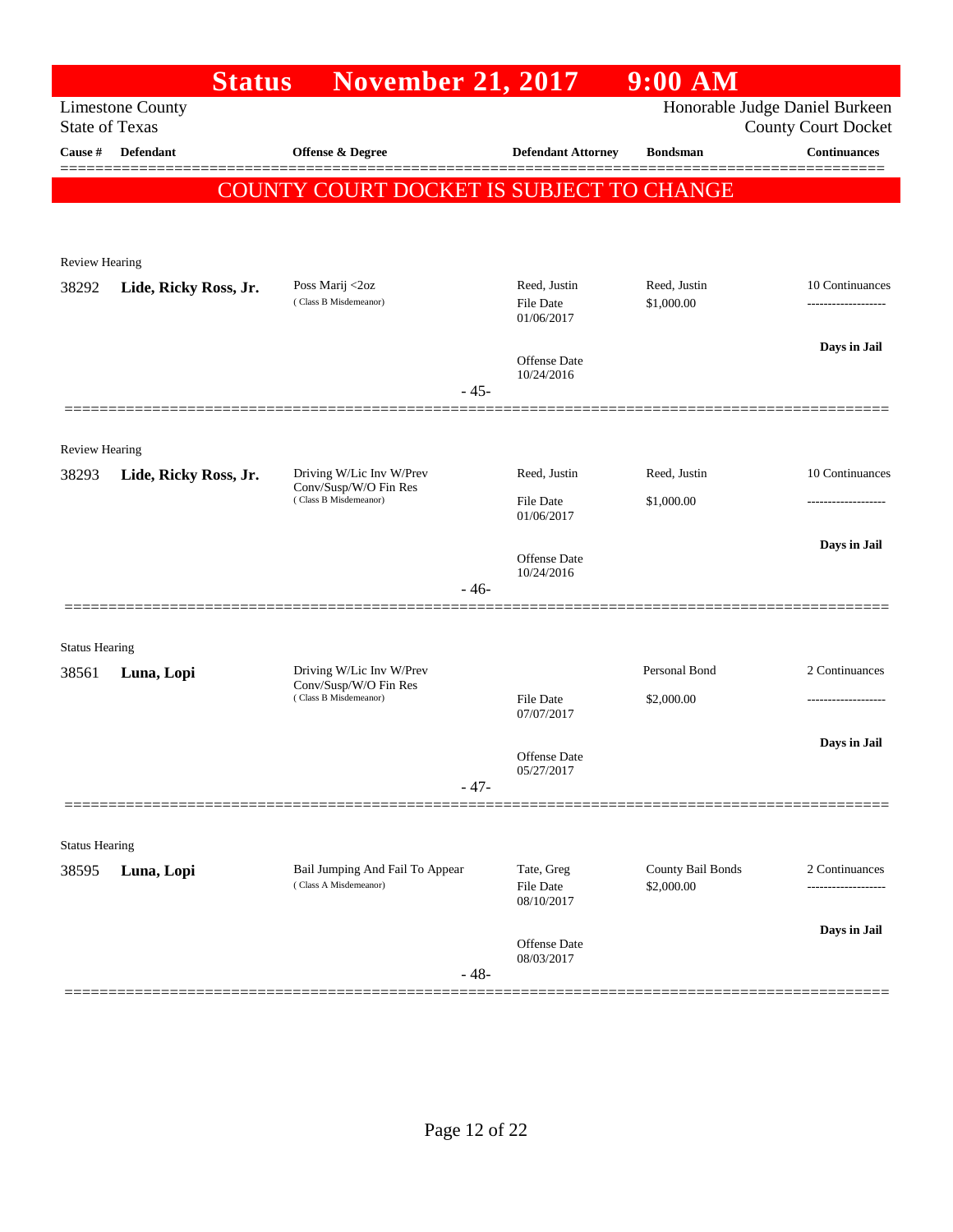|                       |                                         | <b>November 21, 2017</b><br><b>Status</b> |                                   | 9:00 AM                         |                                                   |
|-----------------------|-----------------------------------------|-------------------------------------------|-----------------------------------|---------------------------------|---------------------------------------------------|
| <b>State of Texas</b> | <b>Limestone County</b>                 |                                           |                                   | Honorable Judge Daniel Burkeen  |                                                   |
| Cause #               | <b>Defendant</b>                        | <b>Offense &amp; Degree</b>               | <b>Defendant Attorney</b>         | <b>Bondsman</b>                 | <b>County Court Docket</b><br><b>Continuances</b> |
|                       |                                         |                                           |                                   |                                 |                                                   |
|                       |                                         | COUNTY COURT DOCKET IS SUBJECT TO CHANGE  |                                   |                                 |                                                   |
|                       |                                         |                                           |                                   |                                 |                                                   |
| <b>Status Hearing</b> |                                         |                                           |                                   |                                 |                                                   |
| 38590                 | Mack, Seddrick                          | Poss Marij <2oz                           |                                   | Personal Bond                   | 2 Continuances                                    |
|                       | <b>Eugene</b>                           | (Class B Misdemeanor)                     |                                   |                                 |                                                   |
|                       |                                         |                                           | <b>File Date</b><br>08/03/2017    | \$1,000.00                      |                                                   |
|                       |                                         |                                           |                                   |                                 | Days in Jail                                      |
|                       |                                         |                                           | <b>Offense Date</b><br>06/26/2017 |                                 |                                                   |
|                       |                                         |                                           | $-49-$                            |                                 |                                                   |
|                       |                                         |                                           |                                   |                                 |                                                   |
| <b>Review Hearing</b> |                                         |                                           |                                   |                                 |                                                   |
| 38093                 | Martin, Shermika<br><b>Dachell</b>      | Theft Prop >=\$750<\$2,500                | Reed, Stephen M.                  | Accredited Surety & Cas.<br>Inc | 6 Continuances                                    |
|                       |                                         | (Class A Misdemeanor)                     | File Date                         | \$4,000.00                      |                                                   |
|                       |                                         |                                           | 08/03/2016                        |                                 |                                                   |
|                       |                                         |                                           | <b>Offense Date</b>               |                                 | Days in Jail                                      |
|                       |                                         |                                           | 03/28/2016<br>$-50-$              |                                 |                                                   |
|                       |                                         |                                           |                                   |                                 |                                                   |
| <b>Review Hearing</b> |                                         |                                           |                                   |                                 |                                                   |
| 38275                 | Martin, Shermika                        | Bail Jumping And Fail To Appear           | Reed, Stephen M.                  | Accredited Surety & Cas.        | 6 Continuances                                    |
|                       | <b>Dachell</b>                          | (Class A Misdemeanor)                     | <b>File Date</b>                  | Inc<br>\$4,000.00               |                                                   |
|                       |                                         |                                           | 12/06/2016                        |                                 |                                                   |
|                       |                                         |                                           |                                   |                                 | Days in Jail                                      |
|                       |                                         |                                           | Offense Date<br>12/01/2016        |                                 |                                                   |
|                       |                                         |                                           | $-51-$                            |                                 |                                                   |
|                       |                                         |                                           |                                   |                                 |                                                   |
| <b>Status Hearing</b> |                                         |                                           |                                   |                                 |                                                   |
| 38622                 | <b>Mathis</b> , Damion<br><b>Dwayne</b> | Poss Marij <2oz                           |                                   | County Bail Bonds               | 1 Continuances                                    |
|                       |                                         | (Class B Misdemeanor)                     | File Date<br>08/28/2017           | \$2,000.00                      |                                                   |
|                       |                                         |                                           |                                   |                                 |                                                   |
|                       |                                         |                                           | Offense Date                      |                                 | Days in Jail                                      |
|                       |                                         |                                           | 07/28/2017<br>$-52-$              |                                 |                                                   |
|                       |                                         |                                           |                                   |                                 |                                                   |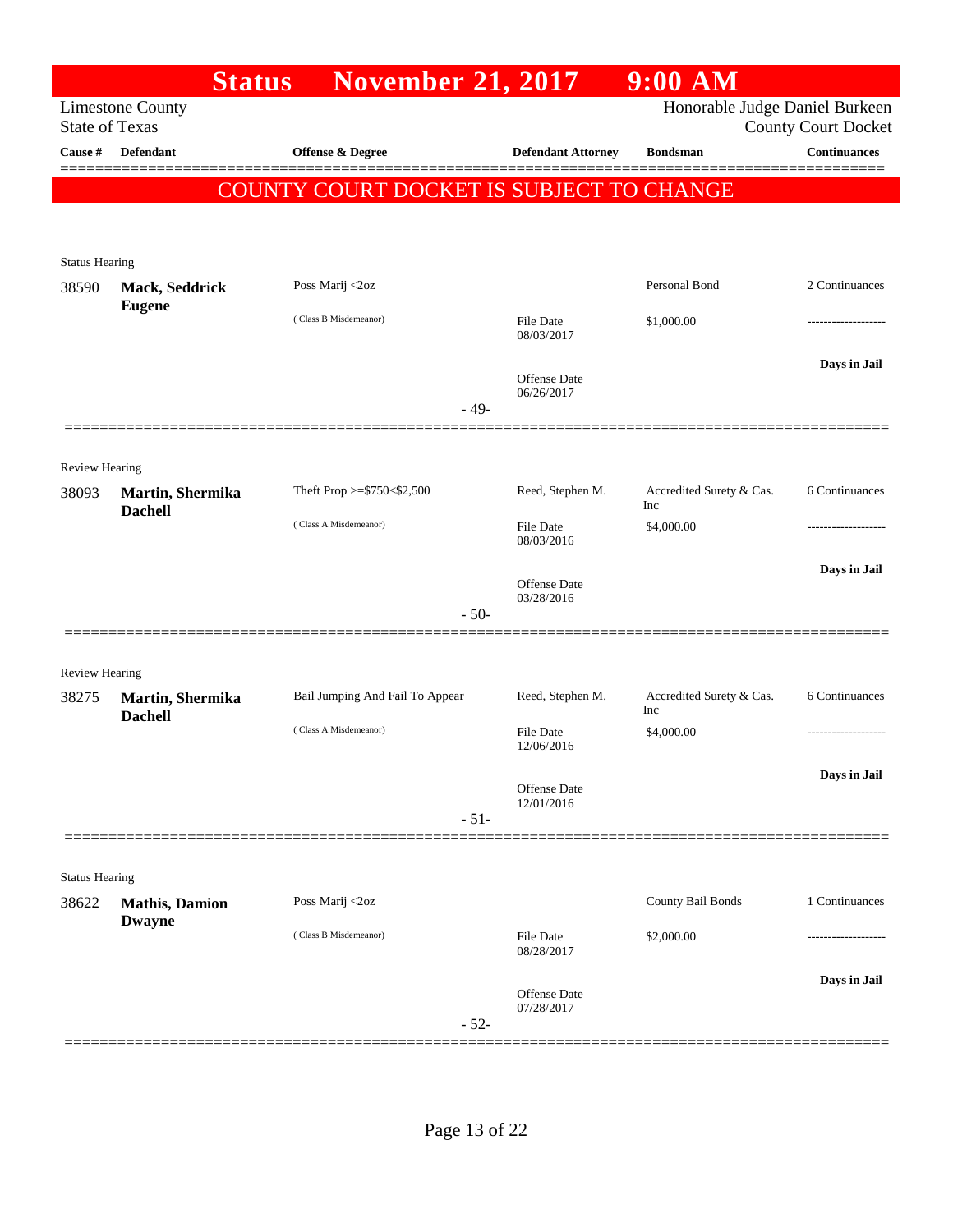|                       | <b>Status</b>                | <b>November 21, 2017</b>                                                   |                                   | $9:00$ AM                       |                                                              |
|-----------------------|------------------------------|----------------------------------------------------------------------------|-----------------------------------|---------------------------------|--------------------------------------------------------------|
| <b>State of Texas</b> | <b>Limestone County</b>      |                                                                            |                                   |                                 | Honorable Judge Daniel Burkeen<br><b>County Court Docket</b> |
| Cause #               | Defendant                    | <b>Offense &amp; Degree</b>                                                | <b>Defendant Attorney</b>         | <b>Bondsman</b>                 | <b>Continuances</b>                                          |
|                       |                              | COUNTY COURT DOCKET IS SUBJECT TO CHANGE                                   |                                   |                                 |                                                              |
|                       |                              |                                                                            |                                   |                                 |                                                              |
| <b>Review Hearing</b> |                              |                                                                            |                                   |                                 |                                                              |
| 38576                 | <b>McKellip, Jamie Renee</b> | Engage In Organized Criminal Activity                                      |                                   | <b>AAA Bail Bonds</b>           | 5 Continuances                                               |
|                       |                              | (Class A Misdemeanor)                                                      | File Date<br>07/20/2017           | \$2,000.00                      | -------------------                                          |
|                       |                              |                                                                            |                                   |                                 | Days in Jail                                                 |
|                       |                              | $-53-$                                                                     | <b>Offense Date</b><br>12/19/2016 |                                 |                                                              |
|                       |                              |                                                                            |                                   |                                 |                                                              |
| Review Hearing        |                              |                                                                            |                                   |                                 |                                                              |
| 38577                 | <b>McKellip, Jamie Renee</b> | Engage In Organized Criminal Activity<br>(Class B Misdemeanor)             |                                   | <b>AAA Bail Bonds</b>           | 5 Continuances                                               |
|                       |                              |                                                                            | <b>File Date</b><br>07/20/2017    | \$2,500.00                      | ------------------                                           |
|                       |                              |                                                                            | Offense Date                      |                                 | Days in Jail                                                 |
|                       |                              | $-54-$                                                                     | 01/05/2017                        |                                 |                                                              |
|                       |                              |                                                                            |                                   |                                 |                                                              |
| <b>Status Hearing</b> |                              |                                                                            |                                   |                                 |                                                              |
| 38567                 | <b>Miller, Lane William</b>  | Driving While Intoxicated Bac >=0.15<br>(Class A Misdemeanor)              | Reed, Bobby<br><b>File Date</b>   | County Bail Bonds<br>\$2,500.00 | 5 Continuances<br>------------------                         |
|                       |                              |                                                                            | 07/10/2017                        |                                 |                                                              |
|                       |                              |                                                                            | Offense Date<br>02/16/2017        |                                 | Days in Jail                                                 |
|                       |                              | 55                                                                         |                                   |                                 |                                                              |
|                       |                              |                                                                            |                                   |                                 |                                                              |
| <b>Review Hearing</b> |                              |                                                                            |                                   | Personal Bond                   | 16 Continuances                                              |
| 37721                 | Nodine, Cindy Zamora         | Driving W/Lic Inv W/Prev<br>Conv/Susp/W/O Fin Res<br>(Class B Misdemeanor) | <b>File Date</b>                  | \$1,000.00                      |                                                              |
|                       |                              |                                                                            | 11/19/2015                        |                                 |                                                              |
|                       |                              |                                                                            | Offense Date                      |                                 | Days in Jail                                                 |
|                       |                              | $-56-$                                                                     | 08/21/2015                        |                                 |                                                              |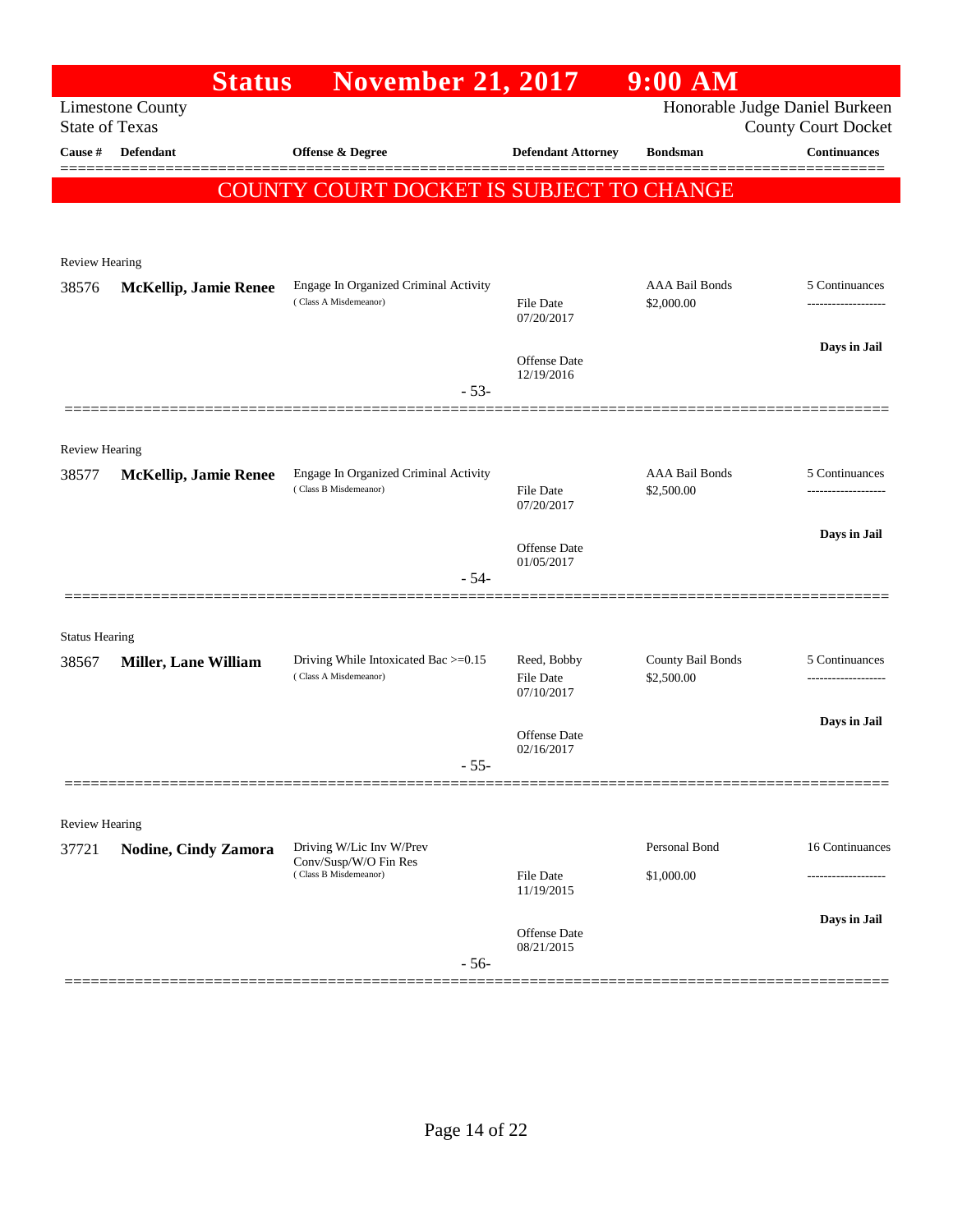|                       | <b>Status</b>                | <b>November 21, 2017</b>                          |                                   | $9:00$ AM       |                                                              |
|-----------------------|------------------------------|---------------------------------------------------|-----------------------------------|-----------------|--------------------------------------------------------------|
| <b>State of Texas</b> | <b>Limestone County</b>      |                                                   |                                   |                 | Honorable Judge Daniel Burkeen<br><b>County Court Docket</b> |
| Cause #               | Defendant                    | Offense & Degree                                  | <b>Defendant Attorney</b>         | <b>Bondsman</b> | <b>Continuances</b>                                          |
|                       |                              | COUNTY COURT DOCKET IS SUBJECT TO CHANGE          |                                   |                 | =======                                                      |
|                       |                              |                                                   |                                   |                 |                                                              |
|                       |                              |                                                   |                                   |                 |                                                              |
| <b>Status Hearing</b> |                              |                                                   |                                   |                 |                                                              |
| 38503                 | Norris, William Heath        | Driving W/Lic Inv W/Prev<br>Conv/Susp/W/O Fin Res | Reed, Benjie                      | Reed, Benjie    | 6 Continuances                                               |
|                       |                              | (Class B Misdemeanor)                             | <b>File Date</b><br>05/17/2017    | \$2,000.00      |                                                              |
|                       |                              |                                                   |                                   |                 | Days in Jail                                                 |
|                       |                              |                                                   | <b>Offense</b> Date<br>04/20/2017 |                 |                                                              |
|                       |                              | $-57-$                                            |                                   |                 |                                                              |
|                       |                              |                                                   |                                   |                 |                                                              |
| <b>Status Hearing</b> |                              |                                                   |                                   |                 |                                                              |
| 38570                 | Norris, William Heath        | Driving W/Lic Inv W/Prev<br>Conv/Susp/W/O Fin Res | Reed, Benjie                      | Reed, Benjie    | 5 Continuances                                               |
|                       |                              | (Class B Misdemeanor)                             | File Date<br>07/18/2017           | \$1,000.00      | .                                                            |
|                       |                              |                                                   |                                   |                 | Days in Jail                                                 |
|                       |                              |                                                   | Offense Date<br>06/02/2017        |                 |                                                              |
|                       |                              | $-58-$                                            |                                   |                 |                                                              |
|                       |                              |                                                   |                                   |                 |                                                              |
| <b>Status Hearing</b> |                              | Resist Arrest Search Or Transport                 | Reed, Bobby                       | Reed, Bobby     | 1 Continuances                                               |
| 37876                 | Owens, Lou Ann               | (Class A Misdemeanor)                             | File Date                         | \$2,000.00      |                                                              |
|                       |                              |                                                   | 03/29/2016                        |                 |                                                              |
|                       |                              |                                                   | Offense Date                      |                 | Days in Jail                                                 |
|                       |                              | $-59-$                                            | 03/12/2016                        |                 |                                                              |
|                       |                              |                                                   |                                   |                 |                                                              |
| <b>Status Hearing</b> |                              |                                                   |                                   |                 |                                                              |
| 38043                 | <b>Peoples, Quinton Dion</b> | Poss Marij <2oz                                   | Reed, Justin                      | Reed, Justin    | 3 Continuances                                               |
|                       |                              | (Class B Misdemeanor)                             | File Date<br>06/14/2016           | \$1,500.00      |                                                              |
|                       |                              |                                                   |                                   |                 | Days in Jail                                                 |
|                       |                              |                                                   | Offense Date<br>05/16/2016        |                 |                                                              |
|                       |                              | $-60-$                                            |                                   |                 |                                                              |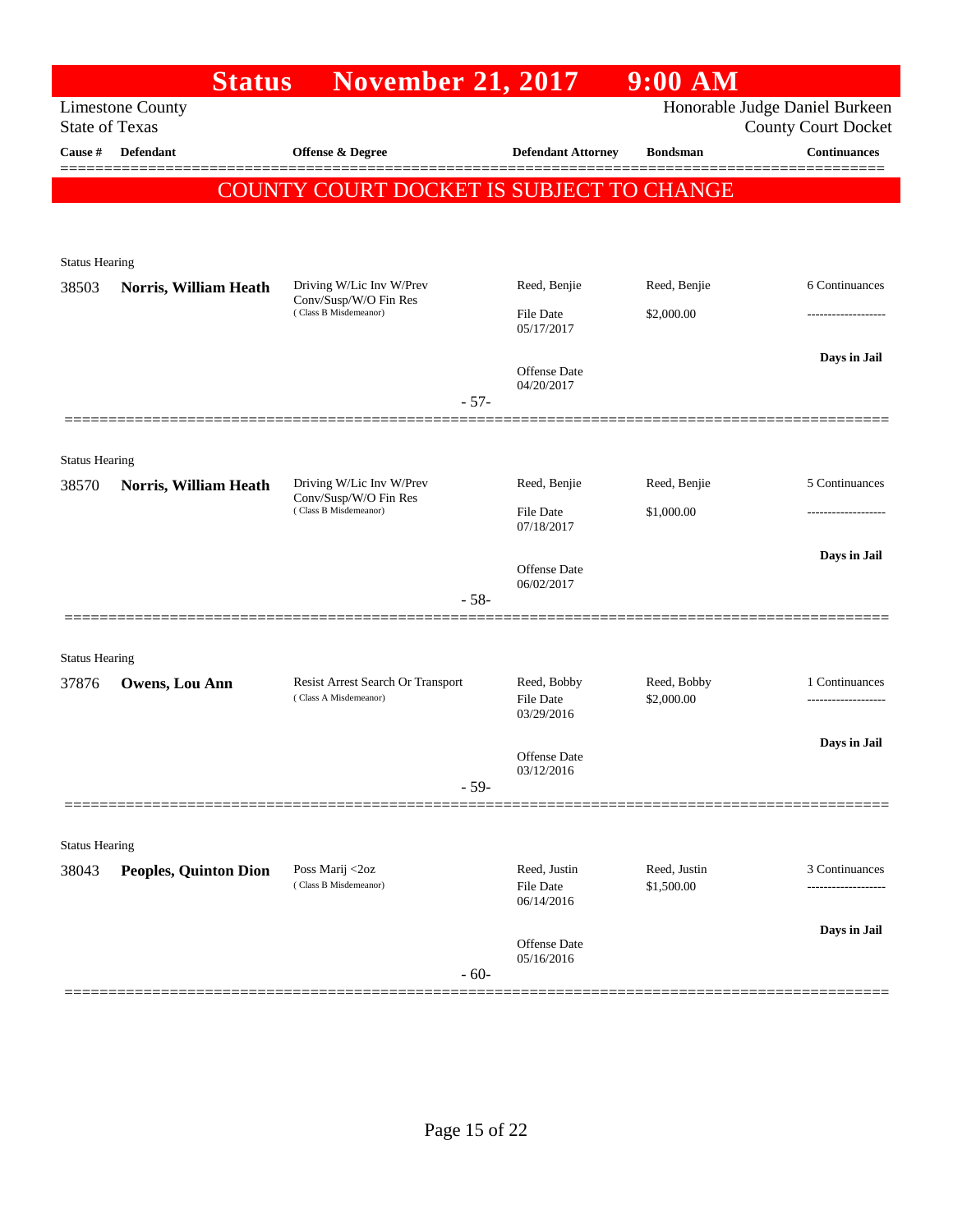|                       | <b>Status</b>                | <b>November 21, 2017</b>                               |        |                                                | $9:00$ AM                  |                                                              |
|-----------------------|------------------------------|--------------------------------------------------------|--------|------------------------------------------------|----------------------------|--------------------------------------------------------------|
| <b>State of Texas</b> | <b>Limestone County</b>      |                                                        |        |                                                |                            | Honorable Judge Daniel Burkeen<br><b>County Court Docket</b> |
| Cause #               | <b>Defendant</b>             | <b>Offense &amp; Degree</b>                            |        | <b>Defendant Attorney</b>                      | <b>Bondsman</b>            | <b>Continuances</b>                                          |
|                       |                              | COUNTY COURT DOCKET IS SUBJECT TO CHANGE               |        |                                                |                            |                                                              |
| <b>Status Hearing</b> |                              |                                                        |        |                                                |                            |                                                              |
| 38044                 | Peoples, Quinton Dion        | Poss Dangerous Drug<br>(Class A Misdemeanor)           |        | Reed, Justin<br><b>File Date</b><br>06/14/2016 | Reed, Justin<br>\$2,000.00 | 3 Continuances                                               |
|                       |                              |                                                        |        | Offense Date<br>05/16/2016                     |                            | Days in Jail                                                 |
|                       |                              |                                                        | $-61-$ |                                                |                            |                                                              |
| <b>Status Hearing</b> |                              |                                                        |        |                                                |                            |                                                              |
| 38639                 | Peoples, Tyjawon<br>Onaqueen | Poss Marij <2oz                                        |        |                                                | County Bail Bonds          | 1 Continuances                                               |
|                       |                              | (Class B Misdemeanor)                                  |        | <b>File Date</b><br>09/08/2017                 | \$2,000.00                 |                                                              |
|                       |                              |                                                        | $-62-$ | Offense Date<br>07/28/2017                     |                            | Days in Jail                                                 |
|                       |                              |                                                        |        |                                                |                            |                                                              |
| <b>Review Hearing</b> |                              |                                                        |        |                                                |                            |                                                              |
| 38140                 | Perkins, Anna Sharp          | Driving W/Lic Inv W/Prev<br>Conv/Susp/W/O Fin Res      |        | Reed, Benjie                                   |                            | 13 Continuances                                              |
|                       |                              | (Class B Misdemeanor)                                  |        | <b>File Date</b><br>08/23/2016                 |                            |                                                              |
|                       |                              |                                                        |        | Offense Date<br>10/13/2015                     |                            | Days in Jail                                                 |
|                       |                              |                                                        | $-63-$ |                                                |                            |                                                              |
| <b>Status Hearing</b> |                              |                                                        |        |                                                |                            |                                                              |
| 38633                 | <b>Ramirez, Ricky</b>        | Driving While Intoxicated 2nd<br>(Class A Misdemeanor) |        | File Date<br>08/31/2017                        |                            | 1 Continuances<br>                                           |
|                       |                              |                                                        |        | Offense Date<br>06/16/2017                     |                            | Days in Jail                                                 |
|                       |                              |                                                        | $-64-$ |                                                |                            |                                                              |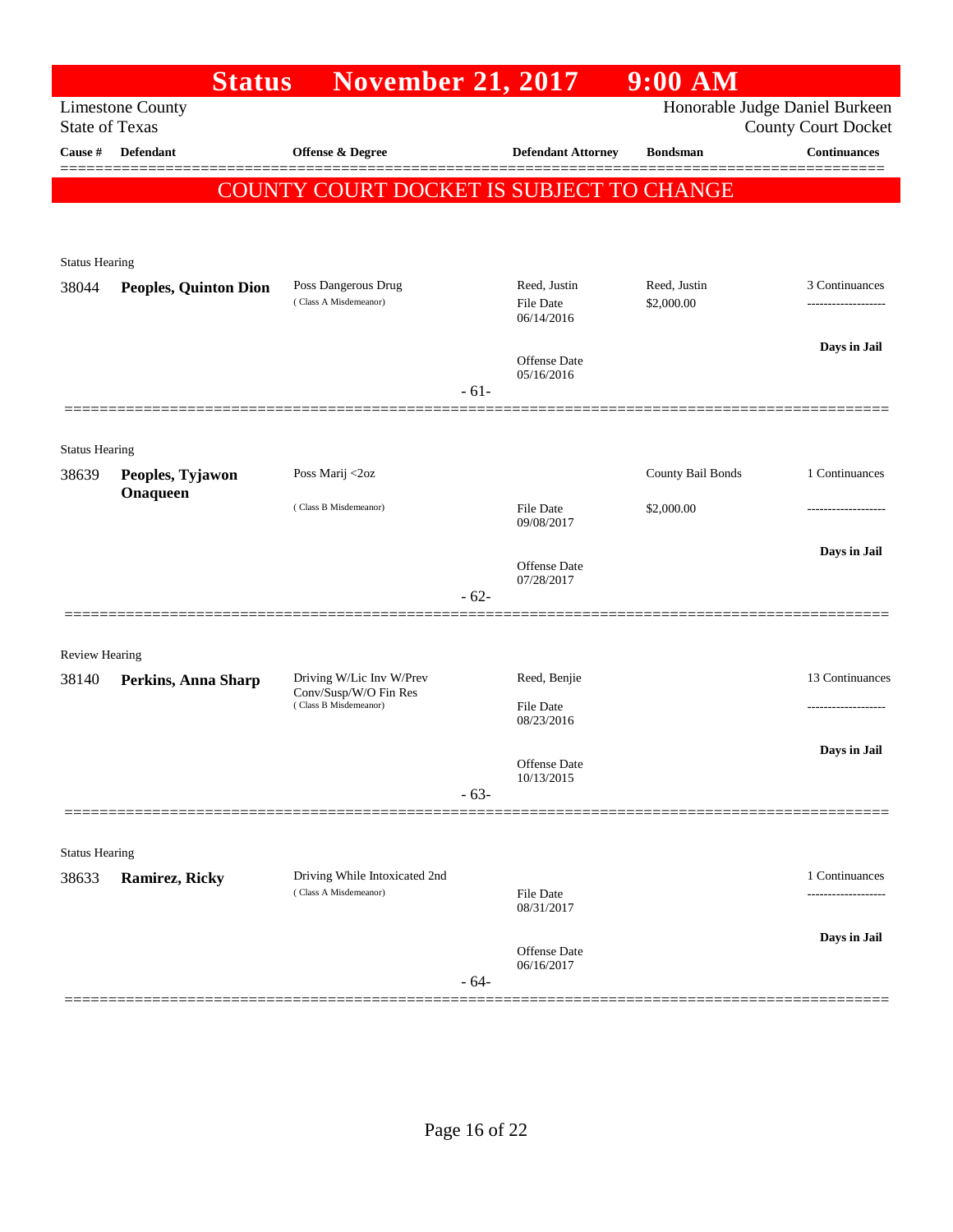|                       | <b>Status</b>              | <b>November 21, 2017</b>                                 |                                   | $9:00$ AM                  |                                                              |
|-----------------------|----------------------------|----------------------------------------------------------|-----------------------------------|----------------------------|--------------------------------------------------------------|
| <b>State of Texas</b> | <b>Limestone County</b>    |                                                          |                                   |                            | Honorable Judge Daniel Burkeen<br><b>County Court Docket</b> |
| Cause #               | <b>Defendant</b>           | <b>Offense &amp; Degree</b>                              | <b>Defendant Attorney</b>         | <b>Bondsman</b>            | <b>Continuances</b>                                          |
|                       |                            | COUNTY COURT DOCKET IS SUBJECT TO CHANGE                 |                                   |                            |                                                              |
|                       |                            |                                                          |                                   |                            |                                                              |
| <b>Status Hearing</b> |                            |                                                          |                                   |                            |                                                              |
| 38634                 | <b>Ramirez, Ricky</b>      | Driving W/Lic Inv W/Prev<br>Conv/Susp/W/O Fin Res        |                                   | County Bail Bonds          | 1 Continuances                                               |
|                       |                            | (Class B Misdemeanor)                                    | <b>File Date</b><br>08/31/2017    | \$2,000.00                 |                                                              |
|                       |                            |                                                          | Offense Date                      |                            | Days in Jail                                                 |
|                       |                            | $-65-$                                                   | 06/16/2017                        |                            |                                                              |
|                       |                            |                                                          |                                   |                            |                                                              |
| <b>Status Hearing</b> |                            |                                                          |                                   |                            |                                                              |
| 38630                 | <b>Randle, Kerry Glynn</b> | Criminal Mischief >=\$100<\$750<br>(Class B Misdemeanor) | Reed, Benjie<br><b>File Date</b>  | Reed, Benjie<br>\$2,000.00 | 1 Continuances                                               |
|                       |                            |                                                          | 08/31/2017                        |                            | Days in Jail                                                 |
|                       |                            |                                                          | Offense Date<br>05/10/2016        |                            |                                                              |
|                       |                            | $-66-$                                                   |                                   |                            |                                                              |
| <b>Status Hearing</b> |                            |                                                          |                                   |                            |                                                              |
| 38631                 | <b>Randle, Kerry Glynn</b> | Interfer W/Emergency Req For<br>Assistance               | Reed, Benjie                      | Reed, Benjie               | 1 Continuances                                               |
|                       |                            | (Class A Misdemeanor)                                    | <b>File Date</b><br>08/31/2017    | \$3,000.00                 | ------------------                                           |
|                       |                            |                                                          |                                   |                            | Days in Jail                                                 |
|                       |                            | $-67-$                                                   | <b>Offense Date</b><br>05/10/2016 |                            |                                                              |
|                       |                            |                                                          |                                   |                            |                                                              |
| <b>Status Hearing</b> |                            |                                                          |                                   |                            |                                                              |
| 38632                 | <b>Randle, Kerry Glynn</b> | Assault Cause Bodily Inj. Family<br>Member               | Reed, Benjie                      | Reed, Benjie               | 1 Continuances                                               |
|                       |                            | (Class A Misdemeanor)                                    | <b>File Date</b><br>08/31/2017    | \$3,000.00                 |                                                              |
|                       |                            |                                                          | Offense Date                      |                            | Days in Jail                                                 |
|                       |                            | $-68-$                                                   | 05/10/2016                        |                            |                                                              |
|                       |                            |                                                          |                                   |                            |                                                              |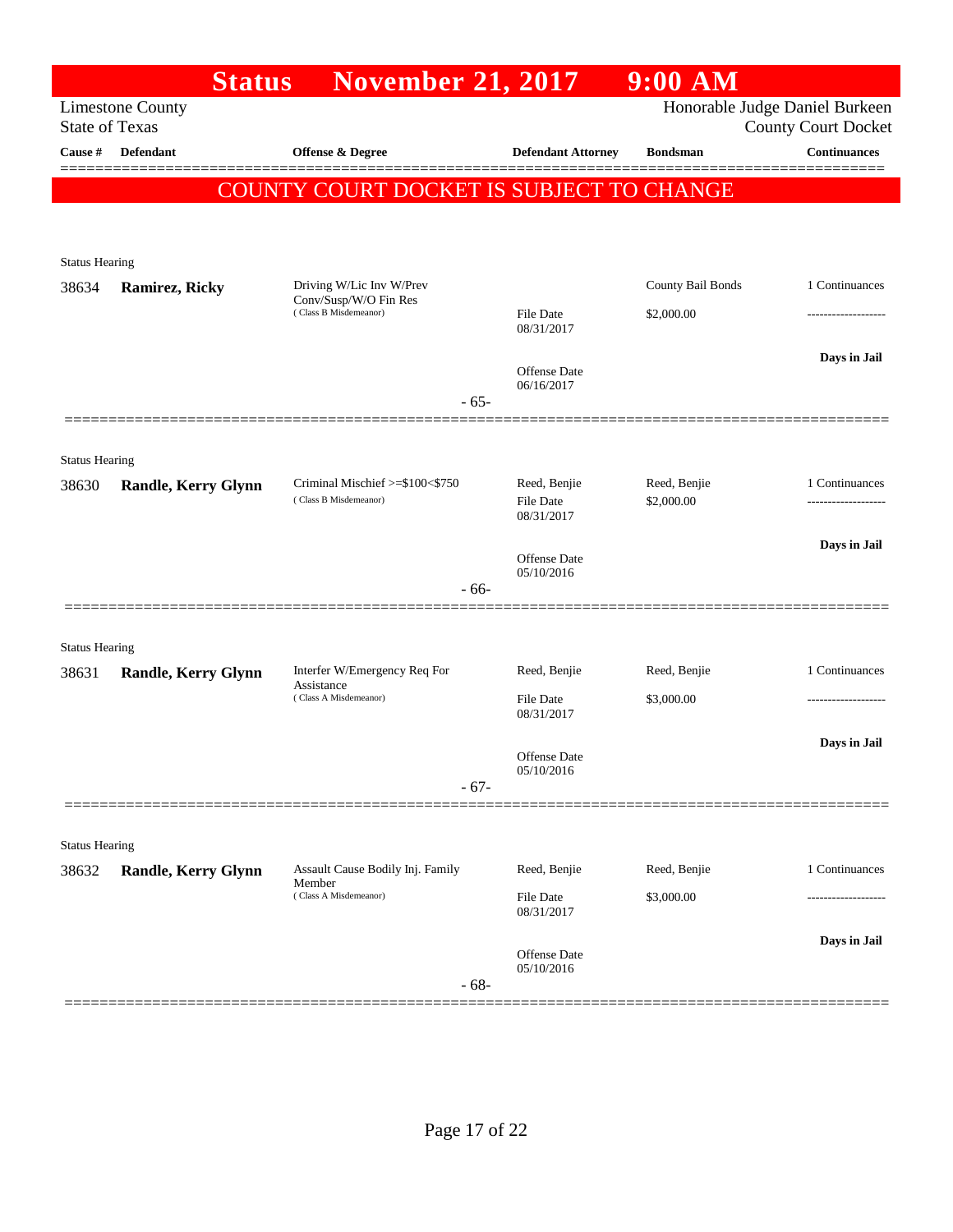|                       | <b>Status</b>                         | <b>November 21, 2017</b>                          |                                | 9:00 AM         |                                                              |
|-----------------------|---------------------------------------|---------------------------------------------------|--------------------------------|-----------------|--------------------------------------------------------------|
| <b>State of Texas</b> | <b>Limestone County</b>               |                                                   |                                |                 | Honorable Judge Daniel Burkeen<br><b>County Court Docket</b> |
| Cause #               | <b>Defendant</b>                      | <b>Offense &amp; Degree</b>                       | <b>Defendant Attorney</b>      | <b>Bondsman</b> | <b>Continuances</b>                                          |
|                       |                                       | COUNTY COURT DOCKET IS SUBJECT TO CHANGE          |                                |                 |                                                              |
|                       |                                       |                                                   |                                |                 |                                                              |
| <b>Status Hearing</b> |                                       |                                                   |                                |                 |                                                              |
| 38642                 | <b>Reed, Curtis Ray</b>               | Poss Marij <2oz                                   | Reed, Bobby                    | Reed, Bobby     | 1 Continuances                                               |
|                       |                                       | (Class B Misdemeanor)                             | <b>File Date</b><br>09/08/2017 | \$2,000.00      | ------------------                                           |
|                       |                                       |                                                   | Offense Date                   |                 | Days in Jail                                                 |
|                       |                                       | $-69-$                                            | 08/06/2017                     |                 |                                                              |
|                       |                                       |                                                   |                                |                 |                                                              |
| <b>Review Hearing</b> |                                       |                                                   |                                |                 |                                                              |
| 38444                 | Reyes, Gilberto, Sr.                  | Driving W/Lic Inv W/Prev<br>Conv/Susp/W/O Fin Res | Reed, Benjie                   | Reed, Benjie    | 6 Continuances                                               |
|                       |                                       | (Class B Misdemeanor)                             | File Date<br>04/24/2017        | \$2,000.00      |                                                              |
|                       |                                       |                                                   |                                |                 | Days in Jail                                                 |
|                       |                                       |                                                   | Offense Date<br>03/22/2017     |                 |                                                              |
|                       |                                       | $-70-$                                            |                                |                 |                                                              |
| Plea Hearing          |                                       |                                                   |                                |                 |                                                              |
| 37827                 | Riojas-Leija, Cesar                   | Poss Dangerous Drug                               | Reed, Benjie                   | Reed, Benjie    | 1 Continuances                                               |
|                       | <b>Alberto</b>                        | (Class A Misdemeanor)                             | File Date                      | \$2,500.00      |                                                              |
|                       |                                       |                                                   | 02/18/2016                     |                 |                                                              |
|                       |                                       |                                                   | Offense Date<br>01/27/2016     |                 | Days in Jail                                                 |
|                       |                                       | $-71-$                                            |                                |                 |                                                              |
|                       |                                       |                                                   |                                |                 |                                                              |
| Plea Hearing          |                                       |                                                   |                                |                 |                                                              |
| 38086                 | Riojas-Leija, Cesar<br><b>Alberto</b> | Driving W/Lic Inv W/Prev<br>Conv/Susp/W/O Fin Res | Reed, Benjie                   | Reed, Benjie    | 1 Continuances                                               |
|                       |                                       | (Class B Misdemeanor)                             | <b>File Date</b><br>07/22/2016 | \$2,000.00      |                                                              |
|                       |                                       |                                                   | Offense Date                   |                 | Days in Jail                                                 |
|                       |                                       | $-72-$                                            | 05/01/2016                     |                 |                                                              |
|                       |                                       |                                                   |                                |                 |                                                              |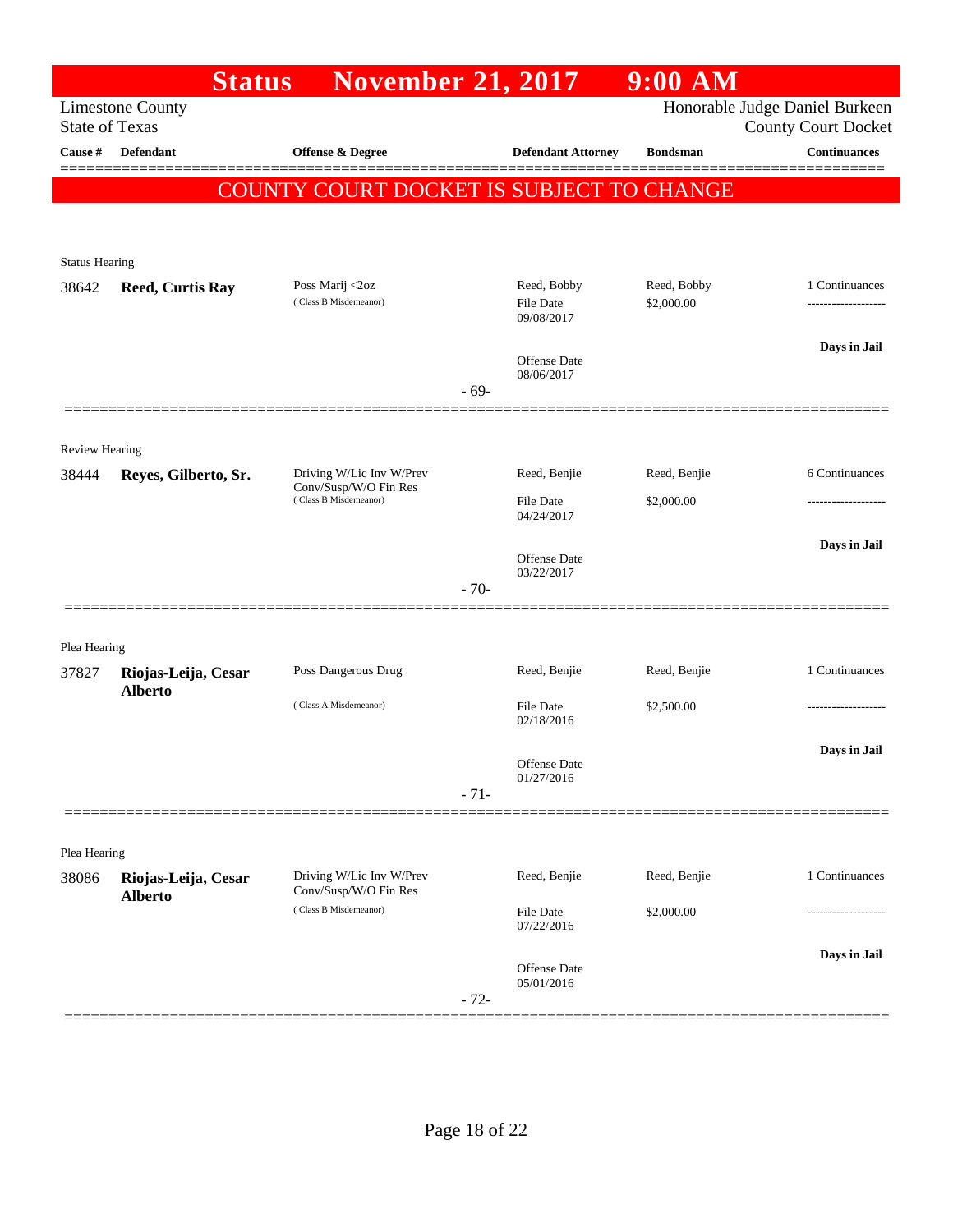|                                | <b>Status</b>                         | <b>November 21, 2017</b>                          |                                | 9:00 AM           |                                                              |
|--------------------------------|---------------------------------------|---------------------------------------------------|--------------------------------|-------------------|--------------------------------------------------------------|
| <b>State of Texas</b>          | <b>Limestone County</b>               |                                                   |                                |                   | Honorable Judge Daniel Burkeen<br><b>County Court Docket</b> |
| Cause #                        | Defendant                             | Offense & Degree                                  | <b>Defendant Attorney</b>      | <b>Bondsman</b>   | <b>Continuances</b>                                          |
|                                |                                       | COUNTY COURT DOCKET IS SUBJECT TO CHANGE          |                                |                   |                                                              |
|                                |                                       |                                                   |                                |                   |                                                              |
| Plea Hearing                   |                                       |                                                   |                                |                   |                                                              |
| 38147                          | Riojas-Leija, Cesar<br><b>Alberto</b> | Driving W/Lic Inv W/Prev<br>Conv/Susp/W/O Fin Res | Reed, Benjie                   | Reed, Benjie      | 1 Continuances                                               |
|                                |                                       | (Class B Misdemeanor)                             | <b>File Date</b><br>08/23/2016 | \$1,000.00        | .                                                            |
|                                |                                       |                                                   | Offense Date<br>07/02/2016     |                   | Days in Jail                                                 |
|                                |                                       | $-73-$                                            |                                |                   |                                                              |
|                                |                                       |                                                   |                                |                   |                                                              |
| <b>Status Hearing</b>          |                                       |                                                   |                                |                   |                                                              |
| 38560                          | Rivera, Refugio<br><b>Martinez</b>    | Driving W/Lic Inv W/Prev<br>Conv/Susp/W/O Fin Res | Garcia, Daniel G.              | County Bail Bonds | 5 Continuances                                               |
|                                |                                       | (Class B Misdemeanor)                             | <b>File Date</b><br>07/07/2017 | \$2,000.00        |                                                              |
|                                |                                       |                                                   | Offense Date<br>06/03/2017     |                   | Days in Jail                                                 |
|                                |                                       | $-74-$                                            |                                |                   |                                                              |
|                                |                                       |                                                   |                                |                   |                                                              |
| <b>Status Hearing</b><br>38495 | <b>Robertson, Dax</b>                 | Poss Marij <2oz                                   | Reed, Stephen M.               | Stephen Reed      | 7 Continuances                                               |
|                                | <b>Eugene</b>                         | (Class B Misdemeanor)                             | <b>File Date</b><br>05/10/2017 | \$1,500.00        | .                                                            |
|                                |                                       |                                                   | Offense Date                   |                   | Days in Jail                                                 |
|                                |                                       |                                                   | 04/07/2017                     |                   |                                                              |
|                                |                                       | $-75-$                                            |                                |                   |                                                              |
| <b>Status Hearing</b>          |                                       |                                                   |                                |                   |                                                              |
| 38504                          | Robertson, Dax<br><b>Eugene</b>       | Driving While Intoxicated/Open Alch<br>Container  | Reed, Stephen M.               | County Bail Bonds | 7 Continuances                                               |
|                                |                                       | (Class B Misdemeanor)                             | File Date<br>05/19/2017        | \$2,000.00        |                                                              |
|                                |                                       |                                                   |                                |                   | Days in Jail                                                 |
|                                |                                       | $-76-$                                            | 04/29/2017                     |                   |                                                              |
|                                |                                       |                                                   | Offense Date                   |                   |                                                              |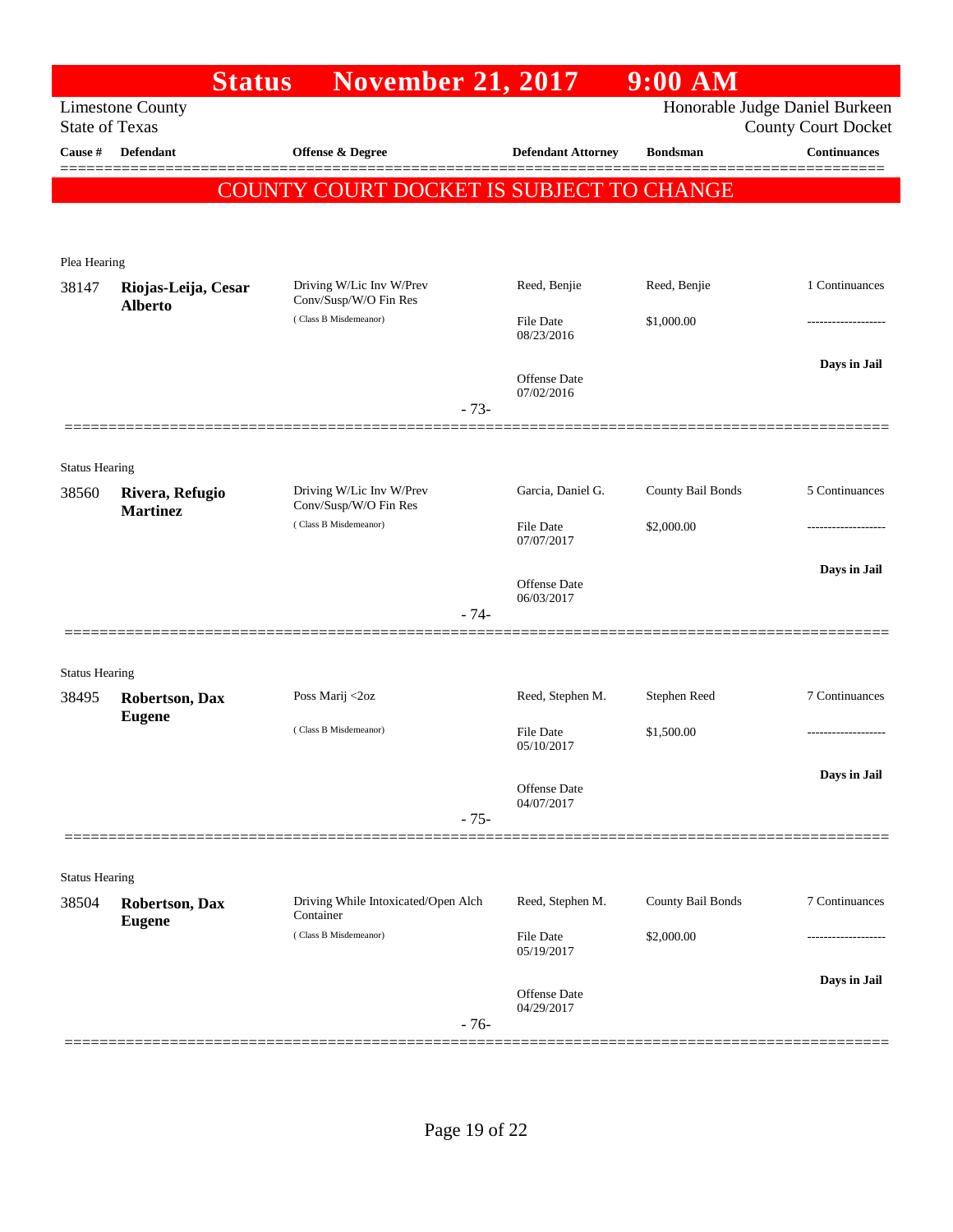|                                | <b>Status</b>                                    | <b>November 21, 2017</b>                        |                                   | $9:00$ AM         |                                                              |
|--------------------------------|--------------------------------------------------|-------------------------------------------------|-----------------------------------|-------------------|--------------------------------------------------------------|
|                                | <b>Limestone County</b><br><b>State of Texas</b> |                                                 |                                   |                   | Honorable Judge Daniel Burkeen<br><b>County Court Docket</b> |
| Cause #                        | <b>Defendant</b>                                 | Offense & Degree                                | <b>Defendant Attorney</b>         | <b>Bondsman</b>   | <b>Continuances</b>                                          |
|                                |                                                  | <b>COUNTY COURT DOCKET IS SUBJECT TO CHANGE</b> |                                   |                   |                                                              |
|                                |                                                  |                                                 |                                   |                   |                                                              |
|                                |                                                  |                                                 |                                   |                   |                                                              |
| <b>Status Hearing</b><br>38640 | Robinette, Michelle                              | Poss Marij <2oz                                 |                                   | Personal Bond     | 1 Continuances                                               |
|                                | Kay                                              |                                                 |                                   |                   |                                                              |
|                                |                                                  | (Class B Misdemeanor)                           | File Date<br>09/08/2017           | \$1,500.00        |                                                              |
|                                |                                                  |                                                 | Offense Date                      |                   | Days in Jail                                                 |
|                                |                                                  | $-77-$                                          | 07/20/2017                        |                   |                                                              |
|                                |                                                  |                                                 |                                   |                   |                                                              |
| <b>Status Hearing</b>          |                                                  |                                                 |                                   |                   |                                                              |
| 38541                          | <b>Robinson, Antoine</b>                         | Interfer W/Emergency Req For                    | Latray, Michelle J.               | County Bail Bonds | 5 Continuances                                               |
|                                | <b>Dwayne</b>                                    | Assistance<br>(Class A Misdemeanor)             | <b>File Date</b>                  | \$3,000.00        |                                                              |
|                                |                                                  |                                                 | 06/20/2017                        |                   |                                                              |
|                                |                                                  |                                                 | Offense Date                      |                   | Days in Jail                                                 |
|                                |                                                  | $-78-$                                          | 04/27/2017                        |                   |                                                              |
|                                | =================                                |                                                 |                                   |                   |                                                              |
| <b>Status Hearing</b>          |                                                  |                                                 |                                   |                   |                                                              |
| 38542                          | <b>Robinson, Antoine</b><br><b>Dwayne</b>        | Assault Causes Bodily Injury Family<br>Member   | Latray, Michelle J.               | County Bail Bonds | 5 Continuances                                               |
|                                |                                                  | (Class A Misdemeanor)                           | File Date<br>06/20/2017           | \$3,000.00        | .                                                            |
|                                |                                                  |                                                 |                                   |                   | Days in Jail                                                 |
|                                |                                                  |                                                 | Offense Date<br>04/27/2017        |                   |                                                              |
|                                |                                                  | $-79-$                                          |                                   |                   |                                                              |
|                                |                                                  |                                                 |                                   |                   |                                                              |
| <b>Status Hearing</b><br>38628 | Sellers, John Paul                               | Theft Prop >= $$750<$2,500$                     | Reed, Bobby                       | Reed, Bobby       | 1 Continuances                                               |
|                                |                                                  | (Class A Misdemeanor)                           | File Date<br>08/28/2017           | \$3,000.00        |                                                              |
|                                |                                                  |                                                 |                                   |                   | Days in Jail                                                 |
|                                |                                                  |                                                 | <b>Offense Date</b><br>03/25/2017 |                   |                                                              |
|                                |                                                  | $-80-$                                          |                                   |                   |                                                              |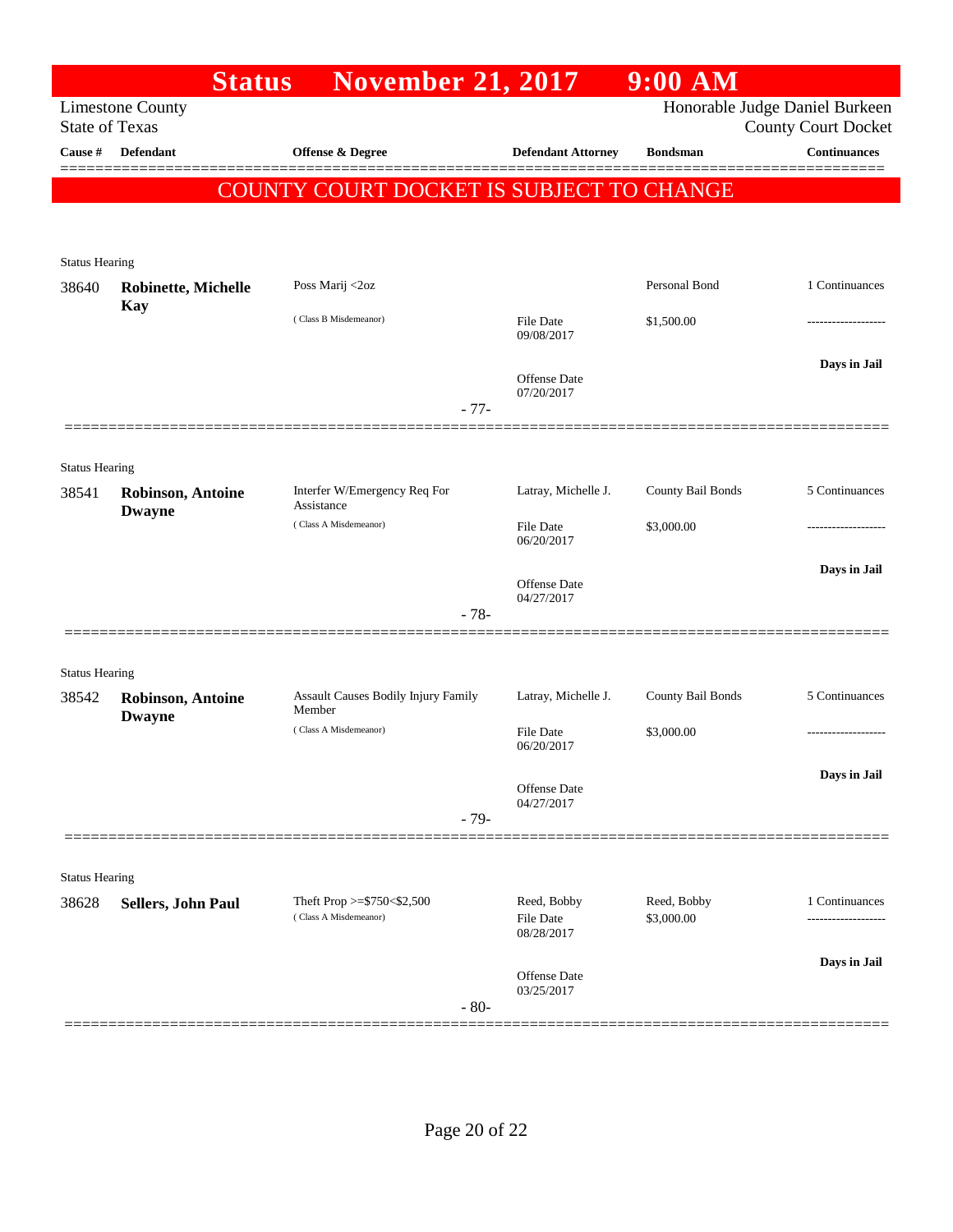|                       | <b>Status</b>                                    | <b>November 21, 2017</b>                                 |                                         | $9:00$ AM                  |                                                              |
|-----------------------|--------------------------------------------------|----------------------------------------------------------|-----------------------------------------|----------------------------|--------------------------------------------------------------|
|                       | <b>Limestone County</b><br><b>State of Texas</b> |                                                          |                                         |                            | Honorable Judge Daniel Burkeen<br><b>County Court Docket</b> |
| Cause #               | <b>Defendant</b>                                 | <b>Offense &amp; Degree</b>                              | <b>Defendant Attorney</b>               | <b>Bondsman</b>            | <b>Continuances</b>                                          |
|                       |                                                  | COUNTY COURT DOCKET IS SUBJECT TO CHANGE                 |                                         |                            |                                                              |
|                       |                                                  |                                                          |                                         |                            |                                                              |
| <b>Status Hearing</b> |                                                  |                                                          |                                         |                            |                                                              |
| 38621                 | <b>Simmons, Amiliou</b>                          | Poss Marij <2oz                                          | Reed, Justin                            | County Bail Bonds          | 1 Continuances                                               |
|                       | Kopanou                                          | (Class B Misdemeanor)                                    | File Date<br>08/28/2017                 | \$2,000.00                 |                                                              |
|                       |                                                  |                                                          | <b>Offense Date</b><br>05/27/2017       |                            | Days in Jail                                                 |
|                       |                                                  | $-81-$                                                   |                                         |                            |                                                              |
| <b>Status Hearing</b> |                                                  |                                                          |                                         |                            |                                                              |
| 38612                 | <b>Spence, Bessie Mae</b>                        | Assault Causes Bodily Injury Family<br>Member            | Dahlenburg, Michael                     | County Bail Bonds          | 2 Continuances                                               |
|                       |                                                  | (Class A Misdemeanor)                                    | <b>File Date</b><br>08/22/2017          | \$3,000.00                 |                                                              |
|                       |                                                  |                                                          | <b>Offense Date</b>                     |                            | Days in Jail                                                 |
|                       |                                                  | $-82-$                                                   | 06/28/2017                              |                            |                                                              |
|                       |                                                  |                                                          |                                         |                            |                                                              |
| <b>Status Hearing</b> |                                                  |                                                          |                                         |                            |                                                              |
| 38425                 | <b>Waldrop, Rachel</b><br><b>Deanne</b>          | False Drug Test Falsification Device                     | Reed, Benjie                            | Reed, Benjie               | 9 Continuances                                               |
|                       |                                                  | (Class B Misdemeanor)                                    | <b>File Date</b><br>04/18/2017          | \$2,000.00                 |                                                              |
|                       |                                                  |                                                          | Offense Date                            |                            | Days in Jail                                                 |
|                       |                                                  | $-83-$                                                   | 03/27/2017                              |                            |                                                              |
|                       |                                                  |                                                          |                                         |                            |                                                              |
| Plea Hearing          |                                                  |                                                          |                                         |                            |                                                              |
| 38379                 | Webb, Jeremy Wayne                               | Theft Prop <\$100 W/Prev Convic<br>(Class B Misdemeanor) | Reed, Benjie<br>File Date<br>02/17/2017 | Reed, Benjie<br>\$1,000.00 | 8 Continuances                                               |
|                       |                                                  | $-84-$                                                   | <b>Offense Date</b><br>01/09/2017       |                            | Days in Jail                                                 |